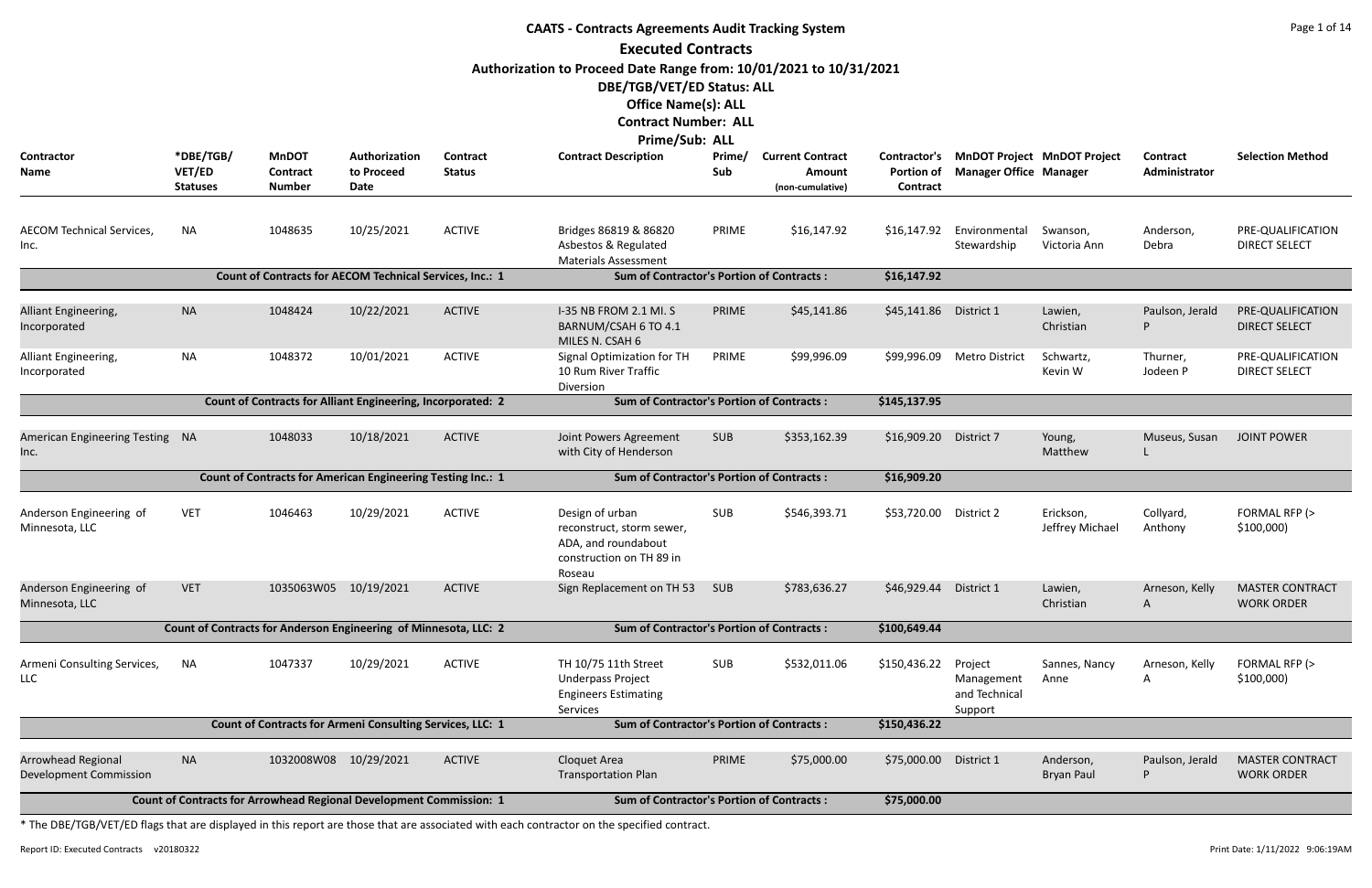|                                                                                          |                                        |                                           |                                                  |                           | <b>CAATS - Contracts Agreements Audit Tracking System</b><br><b>Executed Contracts</b>                                                                                          |               |                                                              |                               |                               |                                          |                           | Page 2 of 14                              |
|------------------------------------------------------------------------------------------|----------------------------------------|-------------------------------------------|--------------------------------------------------|---------------------------|---------------------------------------------------------------------------------------------------------------------------------------------------------------------------------|---------------|--------------------------------------------------------------|-------------------------------|-------------------------------|------------------------------------------|---------------------------|-------------------------------------------|
|                                                                                          |                                        |                                           |                                                  |                           | Authorization to Proceed Date Range from: 10/01/2021 to 10/31/2021<br>DBE/TGB/VET/ED Status: ALL<br><b>Office Name(s): ALL</b><br><b>Contract Number: ALL</b><br>Prime/Sub: ALL |               |                                                              |                               |                               |                                          |                           |                                           |
| <b>Contractor</b><br>Name                                                                | *DBE/TGB/<br>VET/ED<br><b>Statuses</b> | <b>MnDOT</b><br>Contract<br><b>Number</b> | Authorization<br>to Proceed<br>Date              | Contract<br><b>Status</b> | <b>Contract Description</b>                                                                                                                                                     | Prime/<br>Sub | <b>Current Contract</b><br><b>Amount</b><br>(non-cumulative) | <b>Portion of</b><br>Contract | <b>Manager Office Manager</b> | Contractor's MnDOT Project MnDOT Project | Contract<br>Administrator | <b>Selection Method</b>                   |
| Axim Geospatial, LLC fka<br><b>Continental Mapping</b>                                   | <b>NA</b>                              | 1048540                                   | 10/21/2021                                       | <b>ACTIVE</b>             | Photogrammetric Services                                                                                                                                                        | PRIME         | \$94,000.00                                                  | \$94,000.00                   | Land<br>Management            | McLane,<br>Michael Joseph                | Smith, Adam<br>Eric       | PRE-QUALIFICATION<br><b>DIRECT SELECT</b> |
| Count of Contracts for Axim Geospatial, LLC fka Continental Mapping Consultants, Inc.: 1 |                                        |                                           |                                                  |                           | <b>Sum of Contractor's Portion of Contracts:</b>                                                                                                                                |               |                                                              | \$94,000.00                   |                               |                                          |                           |                                           |
| Ayres Associates, Inc.                                                                   | <b>NA</b>                              | 1048622                                   | 10/21/2021                                       | <b>ACTIVE</b>             | Photogrammetric Mapping                                                                                                                                                         | PRIME         | \$46,800.00                                                  | \$46,800.00                   | Land<br>Management            | Krey, Bonnie Jo                          | Smith, Adam<br>Eric       | PRE-QUALIFICATION<br><b>DIRECT SELECT</b> |
| Ayres Associates, Inc.                                                                   | <b>NA</b>                              | 1048539                                   | 10/21/2021                                       | <b>ACTIVE</b>             | Photogrammetric Services                                                                                                                                                        | PRIME         | \$87,400.00                                                  | \$87,400.00                   | Land<br>Management            | Krey, Bonnie Jo                          | Smith, Adam<br>Eric       | PRE-QUALIFICATION<br><b>DIRECT SELECT</b> |
|                                                                                          |                                        |                                           | Count of Contracts for Ayres Associates, Inc.: 2 |                           | <b>Sum of Contractor's Portion of Contracts:</b>                                                                                                                                |               |                                                              | \$134,200.00                  |                               |                                          |                           |                                           |
| Barr Engineering Co.                                                                     | <b>NA</b>                              | 1048681                                   | 10/28/2021                                       | <b>ACTIVE</b>             | Hibbing Turn Lanes Phase I<br><b>ESA and Phase II</b><br>Investigation                                                                                                          | PRIME         | \$90,790.48                                                  | \$62,537.48                   | Environmental<br>Stewardship  | Boben, Carolyn<br>Lorraine               | Anderson,<br>Debra        | PRE-QUALIFICATION<br><b>DIRECT SELECT</b> |
|                                                                                          |                                        |                                           | Count of Contracts for Barr Engineering Co.: 1   |                           | <b>Sum of Contractor's Portion of Contracts:</b>                                                                                                                                |               |                                                              | \$62,537.48                   |                               |                                          |                           |                                           |
| Bolton & Menk, Inc.                                                                      | <b>NA</b>                              | 1047723                                   | 10/29/2021                                       | <b>ACTIVE</b>             | <b>Buffalo TH 25 Reconstruct</b>                                                                                                                                                | <b>SUB</b>    | \$567,189.50                                                 | \$537,999.50                  | District 3                    | Fellbaum,<br>Russell                     | Arneson, Kelly<br>A       | <b>JOINT POWER</b>                        |
| Bolton & Menk, Inc.                                                                      | <b>NA</b>                              | 1048584                                   | 10/26/2021                                       | <b>ACTIVE</b>             | Implementation of the<br>Minnesota Vision for<br><b>Speed Limits</b>                                                                                                            | PRIME         | \$99,607.39                                                  | \$99,607.39                   | State Aid for<br>Local Transp | Vizecky, Mark<br>Eugene                  | Friberg,<br>Michael       | PRE-QUALIFICATION<br><b>DIRECT SELECT</b> |
|                                                                                          |                                        |                                           | Count of Contracts for Bolton & Menk, Inc.: 2    |                           | <b>Sum of Contractor's Portion of Contracts:</b>                                                                                                                                |               |                                                              | \$637,606.89                  |                               |                                          |                           |                                           |
| <b>Braun Intertec Corporation</b>                                                        | <b>NA</b>                              | 1047723                                   | 10/29/2021                                       | <b>ACTIVE</b>             | Buffalo TH 25 Reconstruct                                                                                                                                                       | SUB           | \$567,189.50                                                 | \$29,190.00                   | District 3                    | Fellbaum,<br>Russell                     | Arneson, Kelly<br>A       | <b>JOINT POWER</b>                        |
| <b>Braun Intertec Corporation</b>                                                        | <b>NA</b>                              | 1048668                                   | 10/28/2021                                       | <b>ACTIVE</b>             | Baxter Phase I ESA and<br>Phase II Investigation                                                                                                                                | PRIME         | \$95,517.70                                                  | \$62,092.20                   | Environmental<br>Stewardship  | Berger, John T                           | Anderson,<br>Debra        | PRE-QUALIFICATION<br><b>DIRECT SELECT</b> |
| <b>Braun Intertec Corporation</b>                                                        | <b>NA</b>                              | 1047576                                   | 10/15/2021                                       | <b>ACTIVE</b>             | HYDROGEOLOGIST TEAM<br><b>TECHNICAL SUPPORT</b>                                                                                                                                 | PRIME         | \$319,329.60                                                 | \$319,329.60                  | Environmental<br>Stewardship  | Keefe, Jill                              | Anderson,<br>Debra        | PRE-QUALIFICATION<br>ANNOUNCEMENT         |
| <b>Braun Intertec Corporation</b>                                                        | <b>NA</b>                              | 1047802                                   | 10/05/2021                                       | <b>ACTIVE</b>             | <b>Ground Penetrating Radar</b><br>for State Project (SP)<br>3412-76                                                                                                            | PRIME         | \$9,506.00                                                   | \$9,506.00                    | District 8                    | Flaten, Lowell                           | Weller, Derek<br>Randall  | PRE-QUALIFICATION<br><b>DIRECT SELECT</b> |

Report ID: Executed Contracts v20180322 9:06:19AM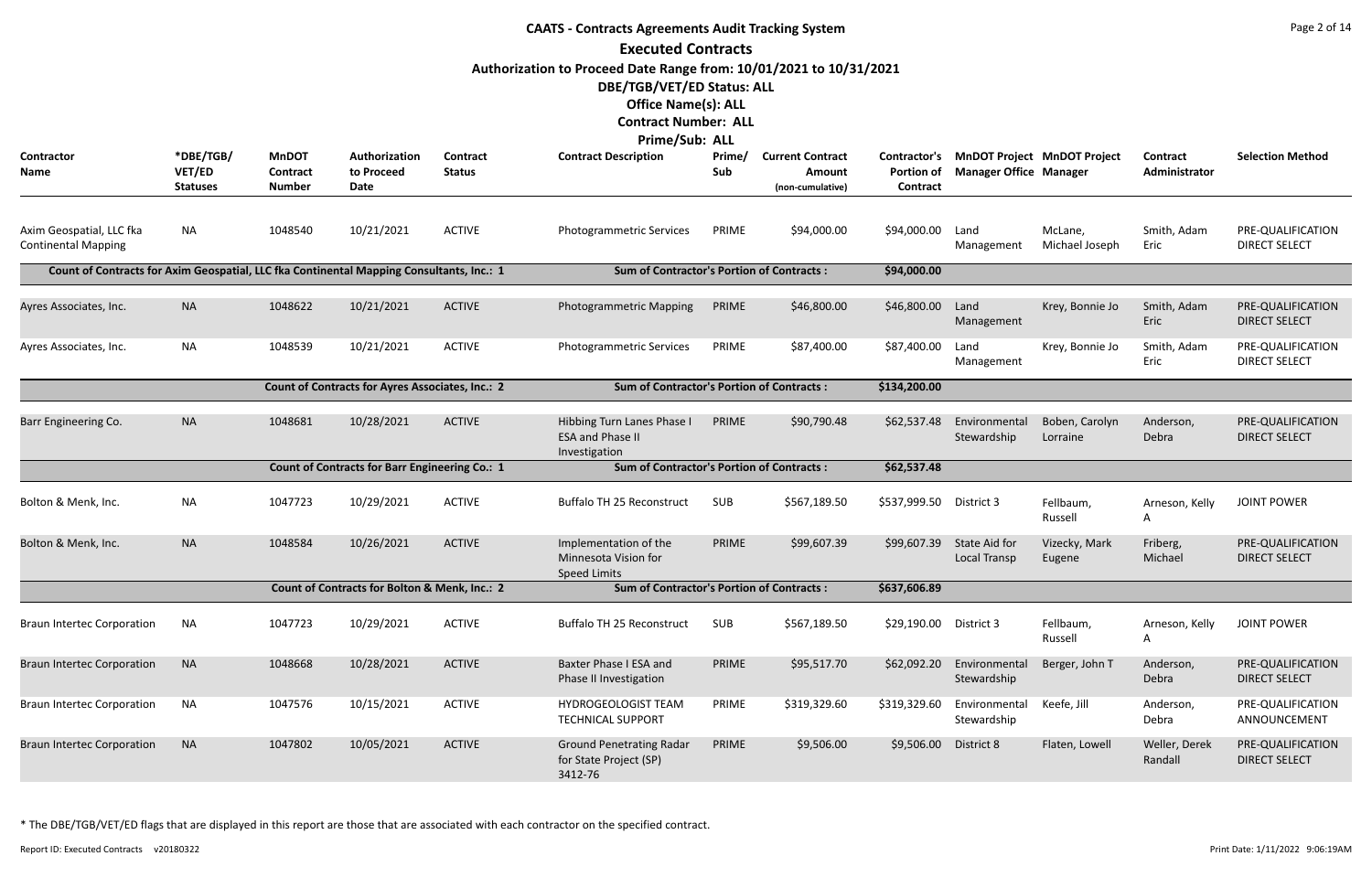|                                                   |                                        |                                                                   |                                                    |                                  | <b>CAATS - Contracts Agreements Audit Tracking System</b>                                                                                                                              |               |                                                              |                               |                                   |                                          |                           | Page 3 of 14                                |
|---------------------------------------------------|----------------------------------------|-------------------------------------------------------------------|----------------------------------------------------|----------------------------------|----------------------------------------------------------------------------------------------------------------------------------------------------------------------------------------|---------------|--------------------------------------------------------------|-------------------------------|-----------------------------------|------------------------------------------|---------------------------|---------------------------------------------|
|                                                   |                                        |                                                                   |                                                    |                                  | <b>Executed Contracts</b>                                                                                                                                                              |               |                                                              |                               |                                   |                                          |                           |                                             |
|                                                   |                                        |                                                                   |                                                    |                                  | Authorization to Proceed Date Range from: 10/01/2021 to 10/31/2021<br>DBE/TGB/VET/ED Status: ALL<br><b>Office Name(s): ALL</b><br><b>Contract Number: ALL</b><br><b>Prime/Sub: ALL</b> |               |                                                              |                               |                                   |                                          |                           |                                             |
| <b>Contractor</b><br>Name                         | *DBE/TGB/<br>VET/ED<br><b>Statuses</b> | <b>MnDOT</b><br><b>Contract</b><br><b>Number</b>                  | Authorization<br>to Proceed<br>Date                | <b>Contract</b><br><b>Status</b> | <b>Contract Description</b>                                                                                                                                                            | Prime/<br>Sub | <b>Current Contract</b><br><b>Amount</b><br>(non-cumulative) | <b>Portion of</b><br>Contract | <b>Manager Office Manager</b>     | Contractor's MnDOT Project MnDOT Project | Contract<br>Administrator | <b>Selection Method</b>                     |
| <b>Braun Intertec Corporation</b>                 | <b>NA</b>                              | 1047702                                                           | 10/04/2021                                         | <b>ACTIVE</b>                    | Final Design, US Hwy 8 in<br>Chisago County                                                                                                                                            | SUB           | \$1,679,420.47                                               |                               | \$107,285.00 Metro District       | Tomasevich,<br>Dmitry                    | Traxler,<br>Leonard A     | <b>JOINT POWER</b>                          |
|                                                   |                                        | <b>Count of Contracts for Braun Intertec Corporation: 5</b>       |                                                    |                                  | <b>Sum of Contractor's Portion of Contracts:</b>                                                                                                                                       |               |                                                              | \$527,402.80                  |                                   |                                          |                           |                                             |
| Brian Johnson dba Sunrise<br><b>Title Service</b> | <b>NA</b>                              | 1048528                                                           | 10/05/2021                                         | <b>ACTIVE</b>                    | Research and prepare<br>approximately 83 titles in<br>St. Louis County.                                                                                                                | PRIME         | \$37,000.00                                                  | \$37,000.00                   | Land<br>Management                | Anderson<br>Bultema,                     | Johnson,<br>Ambur L.      | PRE-QUALIFICATION<br><b>DIRECT SELECT</b>   |
|                                                   |                                        | Count of Contracts for Brian Johnson dba Sunrise Title Service: 1 |                                                    |                                  | <b>Sum of Contractor's Portion of Contracts:</b>                                                                                                                                       |               |                                                              | \$37,000.00                   |                                   |                                          |                           |                                             |
| <b>Buffalo City</b>                               | NA                                     | 1047723                                                           | 10/29/2021                                         | <b>ACTIVE</b>                    | <b>Buffalo TH 25 Reconstruct</b>                                                                                                                                                       | PRIME         | \$567,189.50                                                 | \$0.00                        | District 3                        | Fellbaum,<br>Russell                     | Arneson, Kelly<br>A       | <b>JOINT POWER</b>                          |
|                                                   |                                        |                                                                   | <b>Count of Contracts for Buffalo City: 1</b>      |                                  | <b>Sum of Contractor's Portion of Contracts:</b>                                                                                                                                       |               |                                                              | \$0.00                        |                                   |                                          |                           |                                             |
| CBS Squared, Inc.                                 | <b>DBE</b>                             | 1035062W04 10/06/2021                                             |                                                    | <b>ACTIVE</b>                    | Preliminary Design for<br>State Project (SP) 3403-78                                                                                                                                   | <b>SUB</b>    | \$422,083.81                                                 | \$54,441.45 District 8        |                                   | DeSchepper,<br>Phillip A                 | Arneson, Kelly<br>A       | <b>MASTER CONTRACT</b><br><b>WORK ORDER</b> |
|                                                   |                                        |                                                                   | <b>Count of Contracts for CBS Squared, Inc.: 1</b> |                                  | <b>Sum of Contractor's Portion of Contracts:</b>                                                                                                                                       |               |                                                              | \$54,441.45                   |                                   |                                          |                           |                                             |
| Chisago County                                    | <b>NA</b>                              | 1047702                                                           | 10/04/2021                                         | <b>ACTIVE</b>                    | Final Design, US Hwy 8 in<br>Chisago County                                                                                                                                            | <b>PRIME</b>  | \$1,679,420.47                                               |                               | \$0.00 Metro District Tomasevich, | Dmitry                                   | Traxler,<br>Leonard A     | <b>JOINT POWER</b>                          |
|                                                   |                                        |                                                                   | <b>Count of Contracts for Chisago County: 1</b>    |                                  | <b>Sum of Contractor's Portion of Contracts:</b>                                                                                                                                       |               |                                                              | \$0.00                        |                                   |                                          |                           |                                             |
| Clever Name Contracting, LLC NA                   |                                        | 1047962                                                           | 10/22/2021                                         | <b>ACTIVE</b>                    | Regulated Waste Removal,<br>Well Sealing & Subsurface<br>Sewage Treatment System<br>Closure for Building<br>Demolition/Moves                                                           | SUB           | \$216,500.00                                                 | \$10,000.00                   | Environmental<br>Stewardship      | Swanson,<br>Victoria Ann                 | Anderson,<br>Debra        | PRE-QUALIFICATION<br>ANNOUNCEMENT           |
|                                                   |                                        | Count of Contracts for Clever Name Contracting, LLC: 1            |                                                    |                                  | <b>Sum of Contractor's Portion of Contracts:</b>                                                                                                                                       |               |                                                              | \$10,000.00                   |                                   |                                          |                           |                                             |
| <b>CMF TREE SERVICE LLC</b>                       | NA                                     | 1047962                                                           | 10/22/2021                                         | <b>ACTIVE</b>                    | Regulated Waste Removal,<br>Well Sealing & Subsurface<br>Sewage Treatment System<br>Closure for Building<br>Demolition/Moves                                                           | SUB           | \$216,500.00                                                 | \$75,000.00                   | Environmental<br>Stewardship      | Swanson,<br>Victoria Ann                 | Anderson,<br>Debra        | PRE-QUALIFICATION<br>ANNOUNCEMENT           |
|                                                   |                                        |                                                                   | Count of Contracts for CMF TREE SERVICE LLC: 1     |                                  | <b>Sum of Contractor's Portion of Contracts:</b>                                                                                                                                       |               |                                                              | \$75,000.00                   |                                   |                                          |                           |                                             |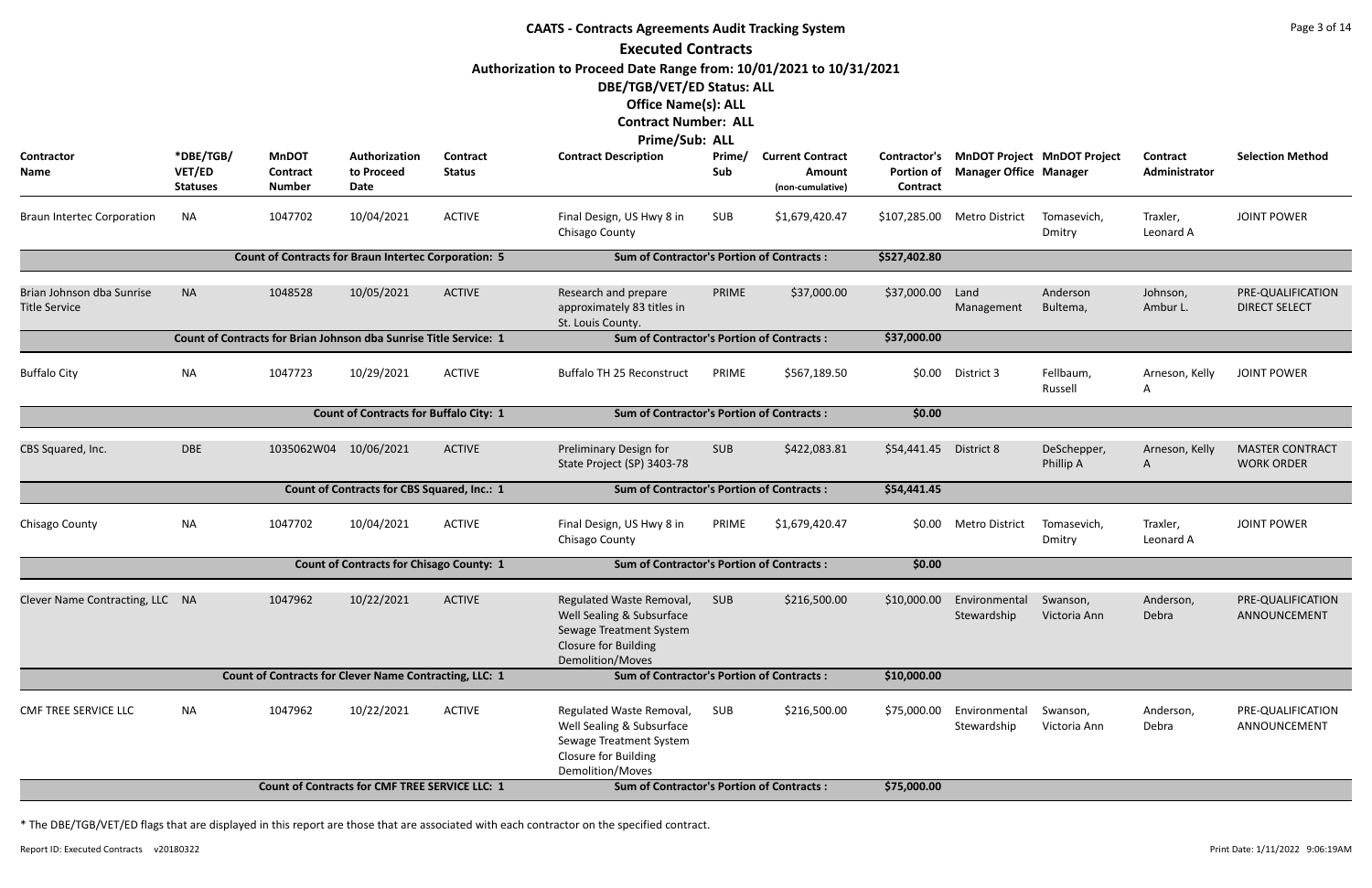|                                                            |                                        |                                                  |                                                                                   |                           | <b>CAATS - Contracts Agreements Audit Tracking System</b>                                                                         |               |                                                       |                                               |                                                   |                                    |                           | Page 4 of 14                                |
|------------------------------------------------------------|----------------------------------------|--------------------------------------------------|-----------------------------------------------------------------------------------|---------------------------|-----------------------------------------------------------------------------------------------------------------------------------|---------------|-------------------------------------------------------|-----------------------------------------------|---------------------------------------------------|------------------------------------|---------------------------|---------------------------------------------|
|                                                            |                                        |                                                  |                                                                                   |                           | <b>Executed Contracts</b>                                                                                                         |               |                                                       |                                               |                                                   |                                    |                           |                                             |
|                                                            |                                        |                                                  |                                                                                   |                           | Authorization to Proceed Date Range from: 10/01/2021 to 10/31/2021                                                                |               |                                                       |                                               |                                                   |                                    |                           |                                             |
|                                                            |                                        |                                                  |                                                                                   |                           | DBE/TGB/VET/ED Status: ALL                                                                                                        |               |                                                       |                                               |                                                   |                                    |                           |                                             |
|                                                            |                                        |                                                  |                                                                                   |                           | <b>Office Name(s): ALL</b>                                                                                                        |               |                                                       |                                               |                                                   |                                    |                           |                                             |
|                                                            |                                        |                                                  |                                                                                   |                           | <b>Contract Number: ALL</b>                                                                                                       |               |                                                       |                                               |                                                   |                                    |                           |                                             |
|                                                            |                                        |                                                  |                                                                                   |                           | Prime/Sub: ALL                                                                                                                    |               |                                                       |                                               |                                                   |                                    |                           |                                             |
| Contractor<br>Name                                         | *DBE/TGB/<br>VET/ED<br><b>Statuses</b> | <b>MnDOT</b><br><b>Contract</b><br><b>Number</b> | Authorization<br>to Proceed<br>Date                                               | Contract<br><b>Status</b> | <b>Contract Description</b>                                                                                                       | Prime/<br>Sub | <b>Current Contract</b><br>Amount<br>(non-cumulative) | Contractor's<br><b>Portion of</b><br>Contract | <b>Manager Office Manager</b>                     | <b>MnDOT Project MnDOT Project</b> | Contract<br>Administrator | <b>Selection Method</b>                     |
| <b>Florin Cultural Resource</b><br>Services, LLC           | <b>NA</b>                              | 1048321                                          | 10/14/2021                                                                        | <b>ACTIVE</b>             | Phase I and II<br>Archaeological Services -<br>Rum River Area<br>Improvements                                                     | PRIME         | \$99,244.76                                           | \$99,244.76                                   | Environmental<br>Stewardship                      | Tumberg, Tim A                     | Wong, Dennis              | PRE-QUALIFICATION<br><b>DIRECT SELECT</b>   |
|                                                            |                                        |                                                  | Count of Contracts for Florin Cultural Resource Services, LLC: 1                  |                           | <b>Sum of Contractor's Portion of Contracts:</b>                                                                                  |               |                                                       | \$99,244.76                                   |                                                   |                                    |                           |                                             |
| Goff Public, Inc.                                          | <b>NA</b>                              | 1048516                                          | 10/01/2021                                                                        | <b>ACTIVE</b>             | <b>Communications Training</b>                                                                                                    | PRIME         | \$8,500.00                                            | \$8,500.00                                    | Project<br>Management<br>and Technical<br>Support | Schubloom,<br>Pamela Kay           | Peszynski,<br>Nicole      | PRE-QUALIFICATION<br><b>DIRECT SELECT</b>   |
|                                                            |                                        |                                                  | <b>Count of Contracts for Goff Public, Inc.: 1</b>                                |                           | <b>Sum of Contractor's Portion of Contracts:</b>                                                                                  |               |                                                       | \$8,500.00                                    |                                                   |                                    |                           |                                             |
|                                                            |                                        |                                                  |                                                                                   |                           |                                                                                                                                   |               |                                                       |                                               |                                                   |                                    |                           |                                             |
| Groundwater &<br>Environmental Services, Inc.              | <b>NA</b>                              | 1048391                                          | 10/26/2021                                                                        | <b>ACTIVE</b>             | Asbestos & Regulated<br><b>Waste Oversight</b><br>(Construction Monitoring)<br>for Bridge Rehabilitation                          | PRIME         | \$36,785.89                                           | \$36,785.89                                   | Environmental<br>Stewardship                      | Klein,<br>Jacqueline               | Anderson,<br>Debra        | PRE-QUALIFICATION<br><b>DIRECT SELECT</b>   |
| Groundwater &<br>Environmental Services, Inc.              | <b>NA</b>                              | 1048461                                          | 10/14/2021                                                                        | <b>ACTIVE</b>             | Asbestos & Regulated<br>Waste Assessment for<br><b>Bridge Rehabilitations</b>                                                     | PRIME         | \$27,848.46                                           | \$27,848.46                                   | Environmental<br>Stewardship                      | Klein,<br>Jacqueline               | Anderson,<br>Debra        | PRE-QUALIFICATION<br><b>DIRECT SELECT</b>   |
|                                                            |                                        |                                                  | Count of Contracts for Groundwater & Environmental Services, Inc.: 2              |                           | <b>Sum of Contractor's Portion of Contracts:</b>                                                                                  |               |                                                       | \$64,634.35                                   |                                                   |                                    |                           |                                             |
| GRW Aerial Surveys, Inc.                                   | <b>NA</b>                              | 1048541                                          | 10/14/2021                                                                        | <b>ACTIVE</b>             | Photogrammetric Services                                                                                                          | PRIME         | \$57,000.00                                           | \$57,000.00                                   | Land<br>Management                                | Krey, Bonnie Jo                    | Smith, Adam<br>Eric       | PRE-QUALIFICATION<br><b>DIRECT SELECT</b>   |
|                                                            |                                        |                                                  | Count of Contracts for GRW Aerial Surveys, Inc.: 1                                |                           | <b>Sum of Contractor's Portion of Contracts:</b>                                                                                  |               |                                                       | \$57,000.00                                   |                                                   |                                    |                           |                                             |
| GZA GeoEnvironmental, Inc.<br>(fka Vieau Associates, Inc.) | ΝA                                     | 1048462                                          | 10/14/2021                                                                        | <b>ACTIVE</b>             | Burgen Lake Rest Area<br>Asbestos and Regulated<br>Waste Assessment and<br>Oversight for Building<br>Demolition and<br>Renovation | PRIME         | \$8,807.81                                            | \$8,807.81                                    | Environmental<br>Stewardship                      | Allen-Murley,<br>Summer Sara       | Anderson,<br>Debra        | PRE-QUALIFICATION<br><b>DIRECT SELECT</b>   |
|                                                            |                                        |                                                  | Count of Contracts for GZA GeoEnvironmental, Inc. (fka Vieau Associates, Inc.): 1 |                           | <b>Sum of Contractor's Portion of Contracts:</b>                                                                                  |               |                                                       | \$8,807.81                                    |                                                   |                                    |                           |                                             |
| <b>Haifeng Transportation</b><br><b>Engineering Inc</b>    | DBE/TGB                                | 1035065W04                                       | 10/14/2021                                                                        | <b>ACTIVE</b>             | 5th Ave Bridge Planning<br>Study                                                                                                  | <b>SUB</b>    | \$199,997.88                                          | \$51,400.00                                   | District 1                                        | Kerfeld,<br>Douglas John           | Arneson, Kelly<br>A       | <b>MASTER CONTRACT</b><br><b>WORK ORDER</b> |
|                                                            |                                        |                                                  | Count of Contracts for Haifeng Transportation Engineering Inc: 1                  |                           | <b>Sum of Contractor's Portion of Contracts:</b>                                                                                  |               |                                                       | \$51,400.00                                   |                                                   |                                    |                           |                                             |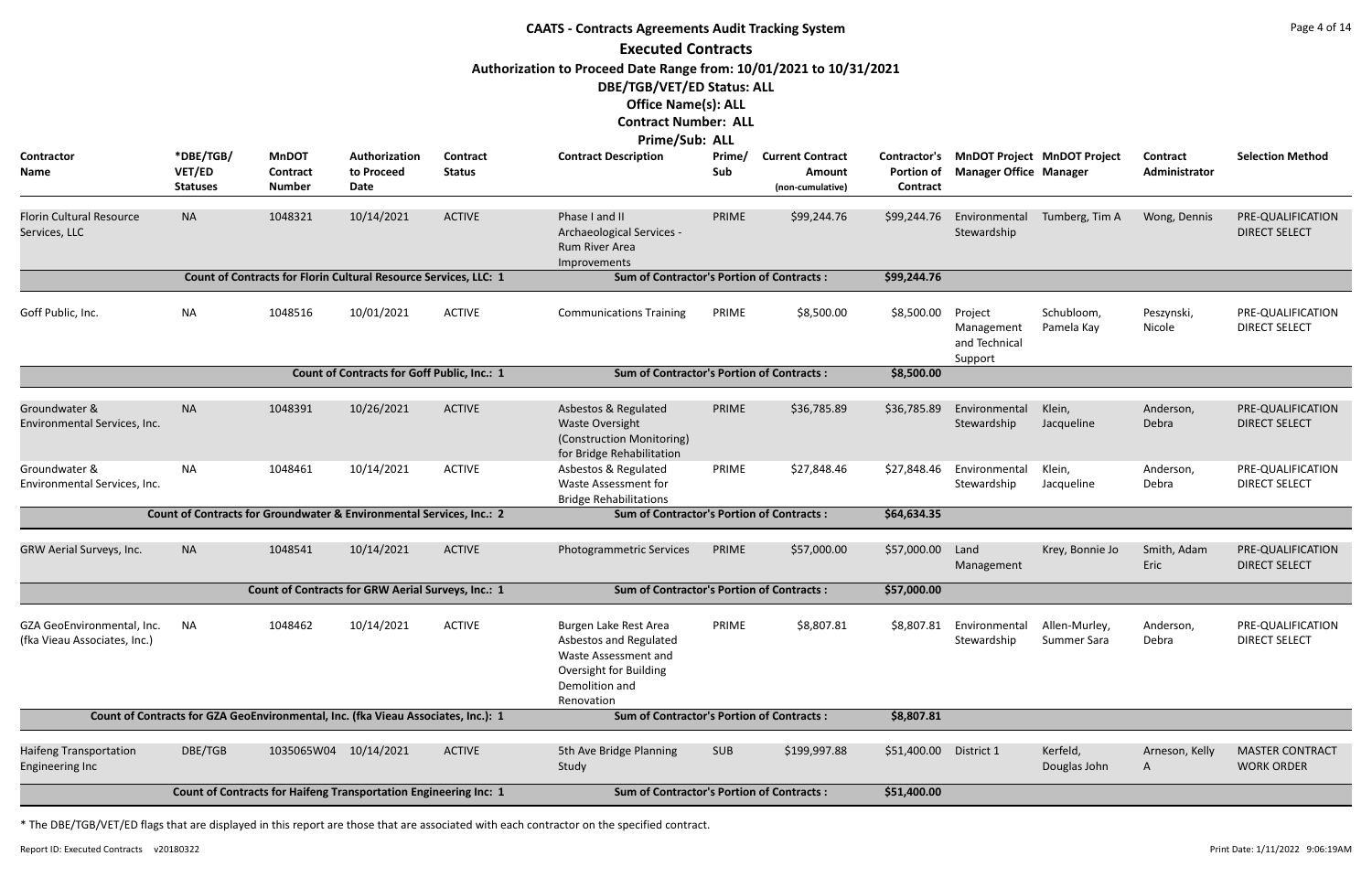|                                                   | <b>CAATS - Contracts Agreements Audit Tracking System</b><br><b>Executed Contracts</b> |                                                  |                                                                   |                           |                                                                                                                                            |               |                                                       |                                                      |                                                                     |                              |                           |                                           |  |  |
|---------------------------------------------------|----------------------------------------------------------------------------------------|--------------------------------------------------|-------------------------------------------------------------------|---------------------------|--------------------------------------------------------------------------------------------------------------------------------------------|---------------|-------------------------------------------------------|------------------------------------------------------|---------------------------------------------------------------------|------------------------------|---------------------------|-------------------------------------------|--|--|
|                                                   |                                                                                        |                                                  |                                                                   |                           |                                                                                                                                            |               |                                                       |                                                      |                                                                     |                              |                           |                                           |  |  |
|                                                   |                                                                                        |                                                  |                                                                   |                           | Authorization to Proceed Date Range from: 10/01/2021 to 10/31/2021<br>DBE/TGB/VET/ED Status: ALL<br><b>Office Name(s): ALL</b>             |               |                                                       |                                                      |                                                                     |                              |                           |                                           |  |  |
|                                                   |                                                                                        |                                                  |                                                                   |                           | <b>Contract Number: ALL</b>                                                                                                                |               |                                                       |                                                      |                                                                     |                              |                           |                                           |  |  |
| <b>Contractor</b><br>Name                         | *DBE/TGB/<br>VET/ED<br><b>Statuses</b>                                                 | <b>MnDOT</b><br><b>Contract</b><br><b>Number</b> | Authorization<br>to Proceed<br>Date                               | Contract<br><b>Status</b> | Prime/Sub: ALL<br><b>Contract Description</b>                                                                                              | Prime/<br>Sub | <b>Current Contract</b><br>Amount<br>(non-cumulative) | <b>Contractor's</b><br><b>Portion of</b><br>Contract | <b>MnDOT Project MnDOT Project</b><br><b>Manager Office Manager</b> |                              | Contract<br>Administrator | <b>Selection Method</b>                   |  |  |
| Henderson City                                    | <b>NA</b>                                                                              | 1048033                                          | 10/18/2021                                                        | <b>ACTIVE</b>             | Joint Powers Agreement<br>with City of Henderson                                                                                           | PRIME         | \$353,162.39                                          | \$1,000.00                                           | District 7                                                          | Young,<br>Matthew            | Museus, Susan             | <b>JOINT POWER</b>                        |  |  |
|                                                   |                                                                                        |                                                  | <b>Count of Contracts for Henderson City: 1</b>                   |                           | <b>Sum of Contractor's Portion of Contracts:</b>                                                                                           |               |                                                       | \$1,000.00                                           |                                                                     |                              |                           |                                           |  |  |
| Houston Engineering, Inc.                         | <b>NA</b>                                                                              | 1046463                                          | 10/29/2021                                                        | <b>ACTIVE</b>             | Design of urban<br>reconstruct, storm sewer,<br>ADA, and roundabout<br>construction on TH 89 in<br>Roseau                                  | PRIME         | \$546,393.71                                          | \$289,465.20                                         | District 2                                                          | Erickson,<br>Jeffrey Michael | Collyard,<br>Anthony      | FORMAL RFP (><br>\$100,000                |  |  |
|                                                   |                                                                                        |                                                  | Count of Contracts for Houston Engineering, Inc.: 1               |                           | <b>Sum of Contractor's Portion of Contracts:</b>                                                                                           |               |                                                       | \$289,465.20                                         |                                                                     |                              |                           |                                           |  |  |
| Hydro-Klean, LLC                                  | <b>NA</b>                                                                              | 1048493                                          | 10/19/2021                                                        | <b>ACTIVE</b>             | Storm Sewer Televising for<br>State Project (SP) 3403-78                                                                                   | PRIME         | \$46,782.00                                           | \$46,782.00 District 8                               |                                                                     | DeSchepper,<br>Phillip A     | Weller, Derek<br>Randall  | PRE-QUALIFICATION<br><b>DIRECT SELECT</b> |  |  |
|                                                   |                                                                                        |                                                  | Count of Contracts for Hydro-Klean, LLC: 1                        |                           | <b>Sum of Contractor's Portion of Contracts:</b>                                                                                           |               |                                                       | \$46,782.00                                          |                                                                     |                              |                           |                                           |  |  |
| <b>Industrial Hygiene Services</b><br>Corporation | <b>NA</b>                                                                              | 1047962                                          | 10/22/2021                                                        | <b>ACTIVE</b>             | Regulated Waste Removal,<br>Well Sealing & Subsurface<br>Sewage Treatment System<br><b>Closure for Building</b><br><b>Demolition/Moves</b> | PRIME         | \$216,500.00                                          | \$101,500.00                                         | Environmental<br>Stewardship                                        | Swanson,<br>Victoria Ann     | Anderson,<br>Debra        | PRE-QUALIFICATION<br>ANNOUNCEMENT         |  |  |
|                                                   |                                                                                        |                                                  | Count of Contracts for Industrial Hygiene Services Corporation: 1 |                           | <b>Sum of Contractor's Portion of Contracts:</b>                                                                                           |               |                                                       | \$101,500.00                                         |                                                                     |                              |                           |                                           |  |  |
| <b>KLJ Engineering LLC</b>                        | <b>NA</b>                                                                              | 1047870                                          | 10/06/2021                                                        | <b>ACTIVE</b>             | <b>Railroad Crossing</b><br>Inventory Inspection                                                                                           | PRIME         | \$105,842.59                                          | \$105,842.59                                         | Freight &<br>Commcl Veh<br>Ops                                      | Johnson, Amy<br>Lynn         | Friberg,<br>Michael       | PRE-QUALIFICATION<br>ANNOUNCEMENT         |  |  |
|                                                   |                                                                                        |                                                  | <b>Count of Contracts for KLJ Engineering LLC: 1</b>              |                           | <b>Sum of Contractor's Portion of Contracts:</b>                                                                                           |               |                                                       | \$105,842.59                                         |                                                                     |                              |                           |                                           |  |  |
| Lake State Realty Services,<br>Inc.               | DBE/TGB                                                                                | 1048587                                          | 10/15/2021                                                        | <b>ACTIVE</b>             | Fair Market Appraisal for<br>Conveyance 2020-0069                                                                                          | PRIME         | \$4,750.00                                            | \$4,750.00                                           | Land<br>Management                                                  | Currell, James<br>Lewis      | Wong, Dennis              | <b>DIRECT SELECT</b>                      |  |  |
|                                                   |                                                                                        |                                                  | Count of Contracts for Lake State Realty Services, Inc.: 1        |                           | <b>Sum of Contractor's Portion of Contracts:</b>                                                                                           |               |                                                       | \$4,750.00                                           |                                                                     |                              |                           |                                           |  |  |
| Landmark Environmental, LLC DBE/TGB               |                                                                                        | 1047036                                          | 10/15/2021                                                        | <b>ACTIVE</b>             | Hydrogeologist Team<br><b>Technical Support</b>                                                                                            | PRIME         | \$296,777.60                                          | \$296,777.60                                         | Environmental<br>Stewardship                                        | Ustipak, Kelsi<br>Rae        | Anderson,<br>Debra        | PRE-QUALIFICATION<br>ANNOUNCEMENT         |  |  |
|                                                   |                                                                                        |                                                  | Count of Contracts for Landmark Environmental, LLC: 1             |                           | <b>Sum of Contractor's Portion of Contracts:</b>                                                                                           |               |                                                       | \$296,777.60                                         |                                                                     |                              |                           |                                           |  |  |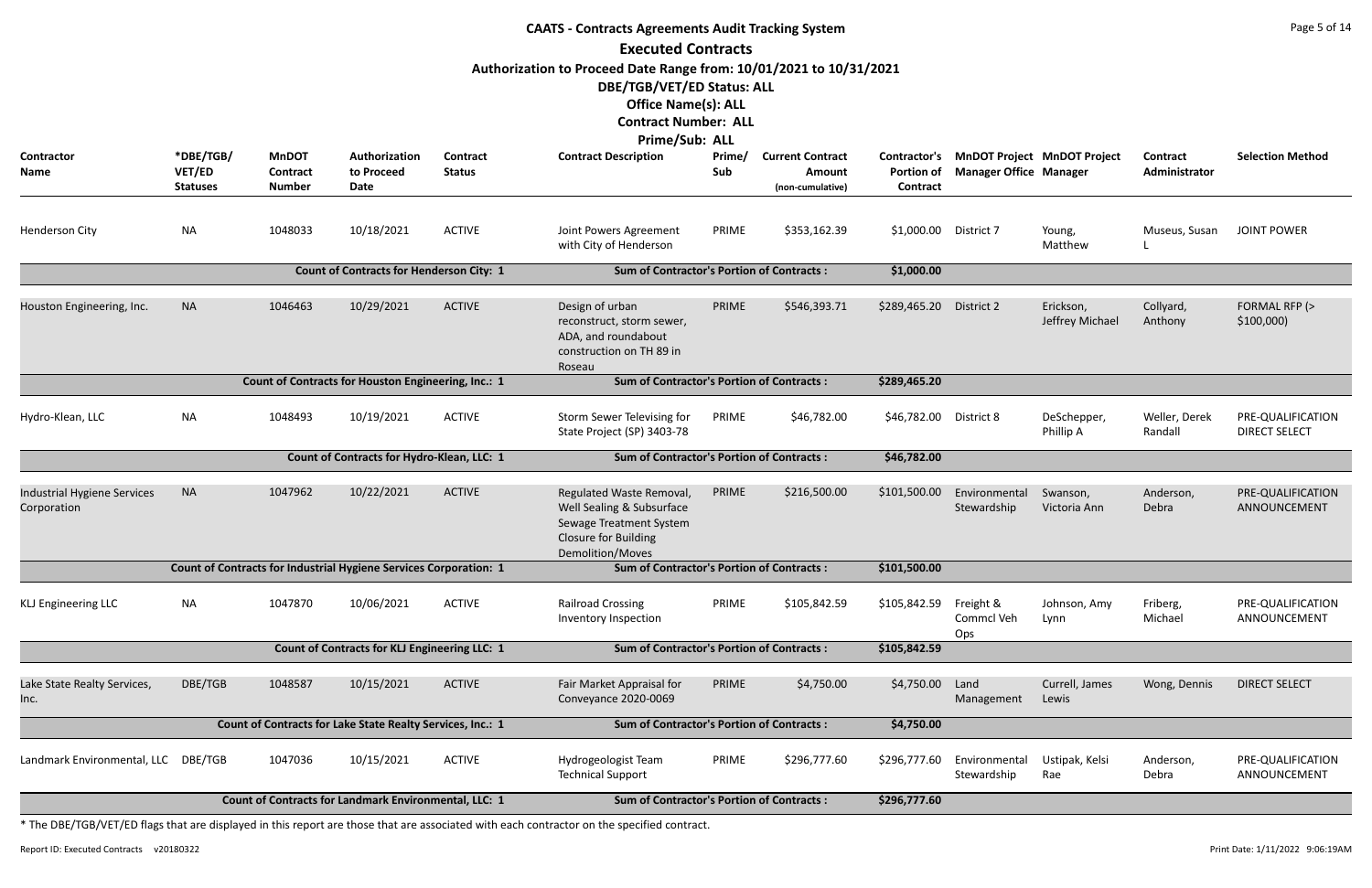|                                                          |                                        |                                                  |                                                                                  |                           | <b>CAATS - Contracts Agreements Audit Tracking System</b>                                        |               |                                                       |                                                      |                                 |                                    |                                  | Page 6 of 14                               |
|----------------------------------------------------------|----------------------------------------|--------------------------------------------------|----------------------------------------------------------------------------------|---------------------------|--------------------------------------------------------------------------------------------------|---------------|-------------------------------------------------------|------------------------------------------------------|---------------------------------|------------------------------------|----------------------------------|--------------------------------------------|
|                                                          |                                        |                                                  |                                                                                  |                           | <b>Executed Contracts</b>                                                                        |               |                                                       |                                                      |                                 |                                    |                                  |                                            |
|                                                          |                                        |                                                  |                                                                                  |                           | Authorization to Proceed Date Range from: 10/01/2021 to 10/31/2021                               |               |                                                       |                                                      |                                 |                                    |                                  |                                            |
|                                                          |                                        |                                                  |                                                                                  |                           | DBE/TGB/VET/ED Status: ALL                                                                       |               |                                                       |                                                      |                                 |                                    |                                  |                                            |
|                                                          |                                        |                                                  |                                                                                  |                           | <b>Office Name(s): ALL</b>                                                                       |               |                                                       |                                                      |                                 |                                    |                                  |                                            |
|                                                          |                                        |                                                  |                                                                                  |                           | <b>Contract Number: ALL</b>                                                                      |               |                                                       |                                                      |                                 |                                    |                                  |                                            |
|                                                          |                                        |                                                  |                                                                                  |                           | Prime/Sub: ALL                                                                                   |               |                                                       |                                                      |                                 |                                    |                                  |                                            |
| Contractor<br>Name                                       | *DBE/TGB/<br>VET/ED<br><b>Statuses</b> | <b>MnDOT</b><br><b>Contract</b><br><b>Number</b> | Authorization<br>to Proceed<br>Date                                              | Contract<br><b>Status</b> | <b>Contract Description</b>                                                                      | Prime/<br>Sub | <b>Current Contract</b><br>Amount<br>(non-cumulative) | <b>Contractor's</b><br><b>Portion of</b><br>Contract | <b>Manager Office Manager</b>   | <b>MnDOT Project MnDOT Project</b> | <b>Contract</b><br>Administrator | <b>Selection Method</b>                    |
| Legend Technical Services,<br>Inc.                       | <b>TGB</b>                             | 1047939                                          | 10/26/2021                                                                       | <b>ACTIVE</b>             | Asbestos & Regulated<br>Waste Assessment &<br><b>Oversight for Building</b><br>Demolitions/Moves | PRIME         | \$213,520.00                                          | \$213,520.00                                         | Environmental<br>Stewardship    | Swanson,<br>Victoria Ann           | Anderson,<br>Debra               | PRE-QUALIFICATION<br>ANNOUNCEMENT          |
|                                                          |                                        |                                                  | Count of Contracts for Legend Technical Services, Inc.: 1                        |                           | <b>Sum of Contractor's Portion of Contracts:</b>                                                 |               |                                                       | \$213,520.00                                         |                                 |                                    |                                  |                                            |
| Martinez Geospatial, Inc.                                | DBE/TGB                                | 1048542                                          | 10/07/2021                                                                       | <b>ACTIVE</b>             | Photogrammetric Servises                                                                         | PRIME         | \$99,500.00                                           | \$99,500.00                                          | Land<br>Management              | Krey, Bonnie Jo                    | Smith, Adam<br>Eric              | PRE-QUALIFICATION<br><b>DIRECT SELECT</b>  |
|                                                          |                                        |                                                  | <b>Count of Contracts for Martinez Geospatial, Inc.: 1</b>                       |                           | <b>Sum of Contractor's Portion of Contracts:</b>                                                 |               |                                                       | \$99,500.00                                          |                                 |                                    |                                  |                                            |
| Mead and Hunt, Inc.                                      | <b>NA</b>                              | 1048527                                          | 10/25/2021                                                                       | <b>ACTIVE</b>             | Architecture History<br>Properties GIS Data<br>Verification - Phase 3                            | PRIME         | \$99,951.97                                           | \$99,951.97                                          | Environmental<br>Stewardship    | Jones, Maggie<br><b>Marie Moss</b> | Wong, Dennis                     | PRE-QUALIFICATION<br><b>DIRECT SELECT</b>  |
|                                                          |                                        |                                                  | Count of Contracts for Mead and Hunt, Inc.: 1                                    |                           | <b>Sum of Contractor's Portion of Contracts:</b>                                                 |               |                                                       | \$99,951.97                                          |                                 |                                    |                                  |                                            |
| MN Best, Inc.                                            | DBE/TGB                                | 1048676                                          | 10/22/2021                                                                       | <b>ACTIVE</b>             | <b>Metro District Resource</b><br><b>Management Project</b>                                      | PRIME         | \$24,920.00                                           | \$24,920.00                                          | <b>Metro District</b>           | Barnes,<br>Michael Alois           | Thurner,<br>Jodeen P             | <b>EQUITY DIRECT</b><br>SELECT (<\$25,000) |
| MN Best, Inc.                                            | DBE/TGB                                | 1048580                                          | 10/14/2021                                                                       | <b>ACTIVE</b>             | ADA Design (Tier 1 Mn<br>Best2)                                                                  | PRIME         | \$24,954.08                                           |                                                      | \$10,692.80 Metro District      | Olson, Tracy<br>Marilyn            | Traxler,<br>Leonard A            | <b>EQUITY DIRECT</b><br>SELECT (<\$25,000) |
|                                                          |                                        |                                                  | <b>Count of Contracts for MN Best, Inc.: 2</b>                                   |                           | <b>Sum of Contractor's Portion of Contracts:</b>                                                 |               |                                                       | \$35,612.80                                          |                                 |                                    |                                  |                                            |
| MN State Metropolitan State<br>University                | <b>NA</b>                              | 1047825                                          | 10/01/2021                                                                       | <b>ACTIVE</b>             | Leadership Development<br>Program Training                                                       | PRIME         | \$14,600.00                                           | \$14,600.00                                          | Human<br>Resources              | Hennekens,<br>Carol Lynn           | Brand, Melissa<br>Marie          | INTERAGENCY                                |
|                                                          |                                        |                                                  | Count of Contracts for MN State Metropolitan State University: 1                 |                           | <b>Sum of Contractor's Portion of Contracts:</b>                                                 |               |                                                       | \$14,600.00                                          |                                 |                                    |                                  |                                            |
| <b>MN State Minnesota State</b><br>Community & Technical | <b>NA</b>                              | 1048260                                          | 10/19/2021                                                                       | <b>ACTIVE</b>             | Interagency Contract with<br>M-State College for CDL<br>Training (Detroit Lakes,<br>MN)          | PRIME         | \$25,000.00                                           | \$25,000.00                                          | District 2                      | Bessler, Mark E                    | Bessler, Mark E                  | INTERAGENCY                                |
|                                                          |                                        |                                                  | Count of Contracts for MN State Minnesota State Community & Technical College: 1 |                           | <b>Sum of Contractor's Portion of Contracts:</b>                                                 |               |                                                       | \$25,000.00                                          |                                 |                                    |                                  |                                            |
| Nichols Consulting Engineers, NA<br>Chtd                 |                                        | 1048523                                          | 10/15/2021                                                                       | <b>ACTIVE</b>             | Development of Concrete<br>Mix Designs / Matrix of<br>Materials                                  | PRIME         | \$98,614.00                                           | \$98,614.00                                          | Materials &<br>Road Research G. | Bautista, Emil                     | Brand, Melissa<br>Marie          | PRE-QUALIFICATION<br><b>DIRECT SELECT</b>  |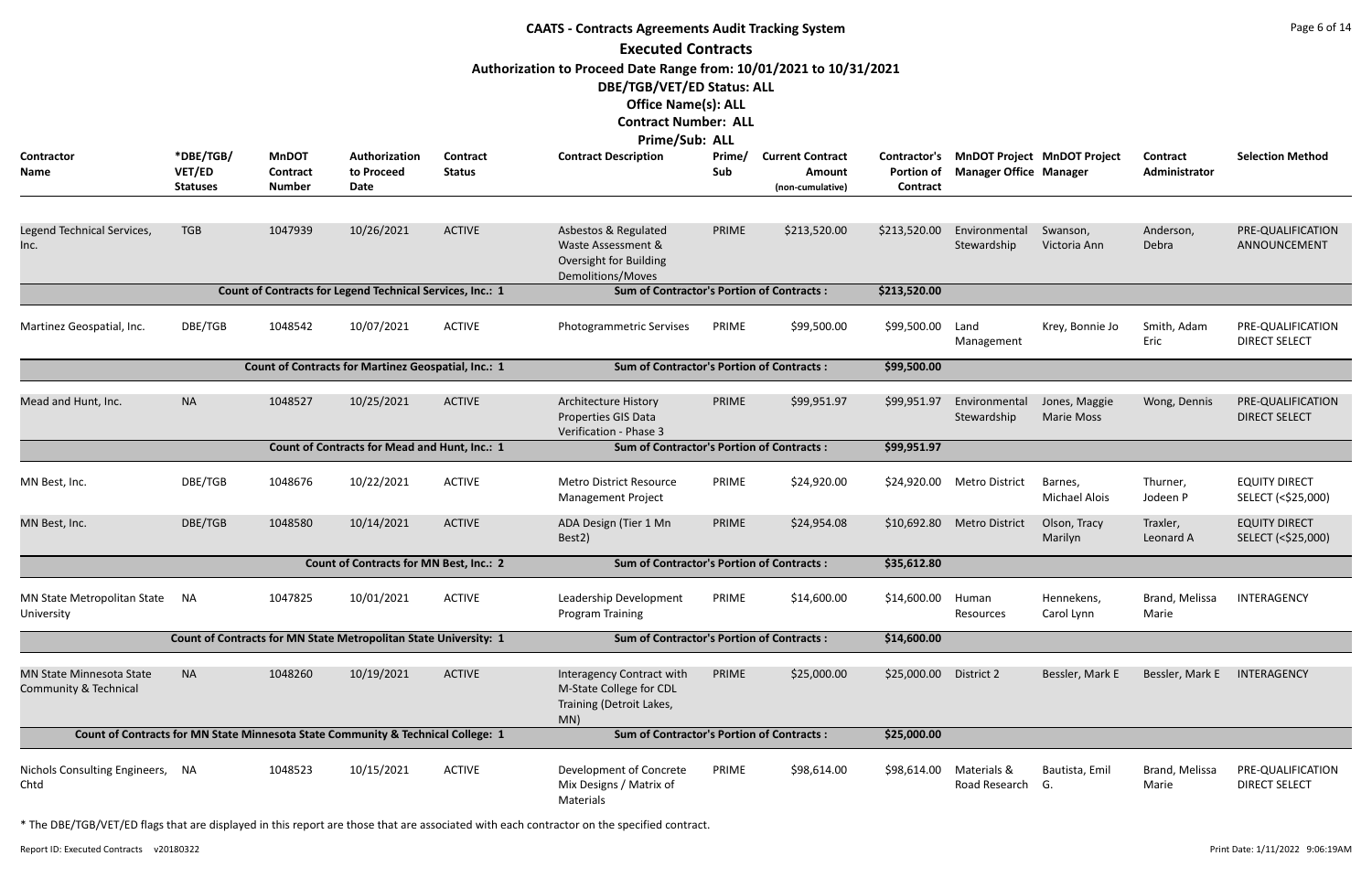|                                                         | <b>CAATS - Contracts Agreements Audit Tracking System</b><br><b>Executed Contracts</b><br>Authorization to Proceed Date Range from: 10/01/2021 to 10/31/2021 |                                 |                                                                          |                                  |                                                                                                                                                                                                                                                           |               |                                   |                   |                                                                           |                              |                           |                                           |  |  |
|---------------------------------------------------------|--------------------------------------------------------------------------------------------------------------------------------------------------------------|---------------------------------|--------------------------------------------------------------------------|----------------------------------|-----------------------------------------------------------------------------------------------------------------------------------------------------------------------------------------------------------------------------------------------------------|---------------|-----------------------------------|-------------------|---------------------------------------------------------------------------|------------------------------|---------------------------|-------------------------------------------|--|--|
| Contractor<br><b>Name</b>                               | *DBE/TGB/<br>VET/ED                                                                                                                                          | <b>MnDOT</b><br><b>Contract</b> | Authorization<br>to Proceed                                              | <b>Contract</b><br><b>Status</b> | DBE/TGB/VET/ED Status: ALL<br><b>Office Name(s): ALL</b><br><b>Contract Number: ALL</b><br>Prime/Sub: ALL<br><b>Contract Description</b>                                                                                                                  | Prime/<br>Sub | <b>Current Contract</b><br>Amount | <b>Portion of</b> | Contractor's MnDOT Project MnDOT Project<br><b>Manager Office Manager</b> |                              | Contract<br>Administrator | <b>Selection Method</b>                   |  |  |
|                                                         | <b>Statuses</b>                                                                                                                                              | <b>Number</b>                   | Date                                                                     |                                  |                                                                                                                                                                                                                                                           |               | (non-cumulative)                  | Contract          |                                                                           |                              |                           |                                           |  |  |
|                                                         |                                                                                                                                                              |                                 | <b>Count of Contracts for Nichols Consulting Engineers, Chtd: 1</b>      |                                  | <b>Sum of Contractor's Portion of Contracts:</b>                                                                                                                                                                                                          |               |                                   | \$98,614.00       |                                                                           |                              |                           |                                           |  |  |
| Northern Engineering &<br>Consulting, Inc. (NECI)       | DBE/TGB                                                                                                                                                      | 1046463                         | 10/29/2021                                                               | <b>ACTIVE</b>                    | Design of urban<br>reconstruct, storm sewer,<br>ADA, and roundabout<br>construction on TH 89 in<br>Roseau                                                                                                                                                 | <b>SUB</b>    | \$546,393.71                      | \$94,991.25       | District 2                                                                | Erickson,<br>Jeffrey Michael | Collyard,<br>Anthony      | FORMAL RFP (><br>\$100,000                |  |  |
|                                                         |                                                                                                                                                              |                                 | Count of Contracts for Northern Engineering & Consulting, Inc. (NECI): 1 |                                  | <b>Sum of Contractor's Portion of Contracts:</b>                                                                                                                                                                                                          |               |                                   | \$94,991.25       |                                                                           |                              |                           |                                           |  |  |
| Olson & Nesvold Engineers,<br>P.S.C.                    | <b>NA</b>                                                                                                                                                    | 1048677                         | 10/29/2021                                                               | <b>ACTIVE</b>                    | Bridge Approach Panel and<br>Misc Structural Design                                                                                                                                                                                                       | PRIME         | \$99,770.00                       | \$99,770.00       | <b>Metro District</b>                                                     | Chock, John<br>Michael       | Hebert, Joshua<br>Phillip | PRE-QUALIFICATION<br><b>DIRECT SELECT</b> |  |  |
|                                                         |                                                                                                                                                              |                                 | Count of Contracts for Olson & Nesvold Engineers, P.S.C.: 1              |                                  | <b>Sum of Contractor's Portion of Contracts:</b>                                                                                                                                                                                                          |               |                                   | \$99,770.00       |                                                                           |                              |                           |                                           |  |  |
| Pace Analytical Services, Inc.                          | <b>NA</b>                                                                                                                                                    | 1048681                         | 10/28/2021                                                               | <b>ACTIVE</b>                    | Hibbing Turn Lanes Phase I<br><b>ESA and Phase II</b><br>Investigation                                                                                                                                                                                    | <b>SUB</b>    | \$90,790.48                       | \$14,262.00       | Environmental<br>Stewardship                                              | Boben, Carolyn<br>Lorraine   | Anderson,<br>Debra        | PRE-QUALIFICATION<br><b>DIRECT SELECT</b> |  |  |
| Pace Analytical Services, Inc.                          | <b>NA</b>                                                                                                                                                    | 1048513                         | 10/19/2021                                                               | <b>ACTIVE</b>                    | Pelican Rapids - Phase II<br>Investigation                                                                                                                                                                                                                | SUB           | \$99,694.41                       | \$28,895.00       | Environmental<br>Stewardship                                              | Waters,<br>Michelle L        | Anderson,<br>Debra        | PRE-QUALIFICATION<br><b>DIRECT SELECT</b> |  |  |
|                                                         |                                                                                                                                                              |                                 | <b>Count of Contracts for Pace Analytical Services, Inc.: 2</b>          |                                  | <b>Sum of Contractor's Portion of Contracts:</b>                                                                                                                                                                                                          |               |                                   | \$43,157.00       |                                                                           |                              |                           |                                           |  |  |
| <b>Parsons Transportation</b><br>Group, Inc.            | <b>NA</b>                                                                                                                                                    | 1047376                         | 10/15/2021                                                               | <b>ACTIVE</b>                    | Multi award (2 consultants)<br>SP 0503-91, US 10 & TH 23.<br>Final bridge design<br>services and preparation of<br><b>Final Certified</b><br><b>Construction Plans and</b><br><b>Unique Special Provisions</b><br>for Bridges 05018, 05019,<br>and 05020. | PRIME         | \$198,522.14                      | \$198,522.14      | <b>Bridges</b>                                                            | Johnson, Karl<br>Andrew      | Johnson, Terri<br>Jean    | PRE-QUALIFICATION<br>ANNOUNCEMENT         |  |  |
|                                                         |                                                                                                                                                              |                                 | Count of Contracts for Parsons Transportation Group, Inc.: 1             |                                  | <b>Sum of Contractor's Portion of Contracts:</b>                                                                                                                                                                                                          |               |                                   | \$198,522.14      |                                                                           |                              |                           |                                           |  |  |
| Patchin Messner Appraisals,<br>Inc. dba Patchin Messner | <b>NA</b>                                                                                                                                                    | 1048557                         | 10/21/2021                                                               | <b>CLOSED</b>                    | R/W Appraisal Parcels 301C                                                                                                                                                                                                                                | PRIME         | \$4,000.00                        | \$4,000.00        | <b>Metro District</b>                                                     | Mascari, John C              | Kamprath,<br>Augustine    | <b>DIRECT SELECT</b>                      |  |  |
| Patchin Messner Appraisals,<br>Inc. dba Patchin Messner | <b>NA</b>                                                                                                                                                    | 1048586                         | 10/05/2021                                                               | <b>ACTIVE</b>                    | Fair Market Appraisal for<br>Conveyance 2021-0022                                                                                                                                                                                                         | PRIME         | \$3,500.00                        | \$3,500.00        | Land<br>Management                                                        | Currell, James<br>Lewis      | Wong, Dennis              | <b>DIRECT SELECT</b>                      |  |  |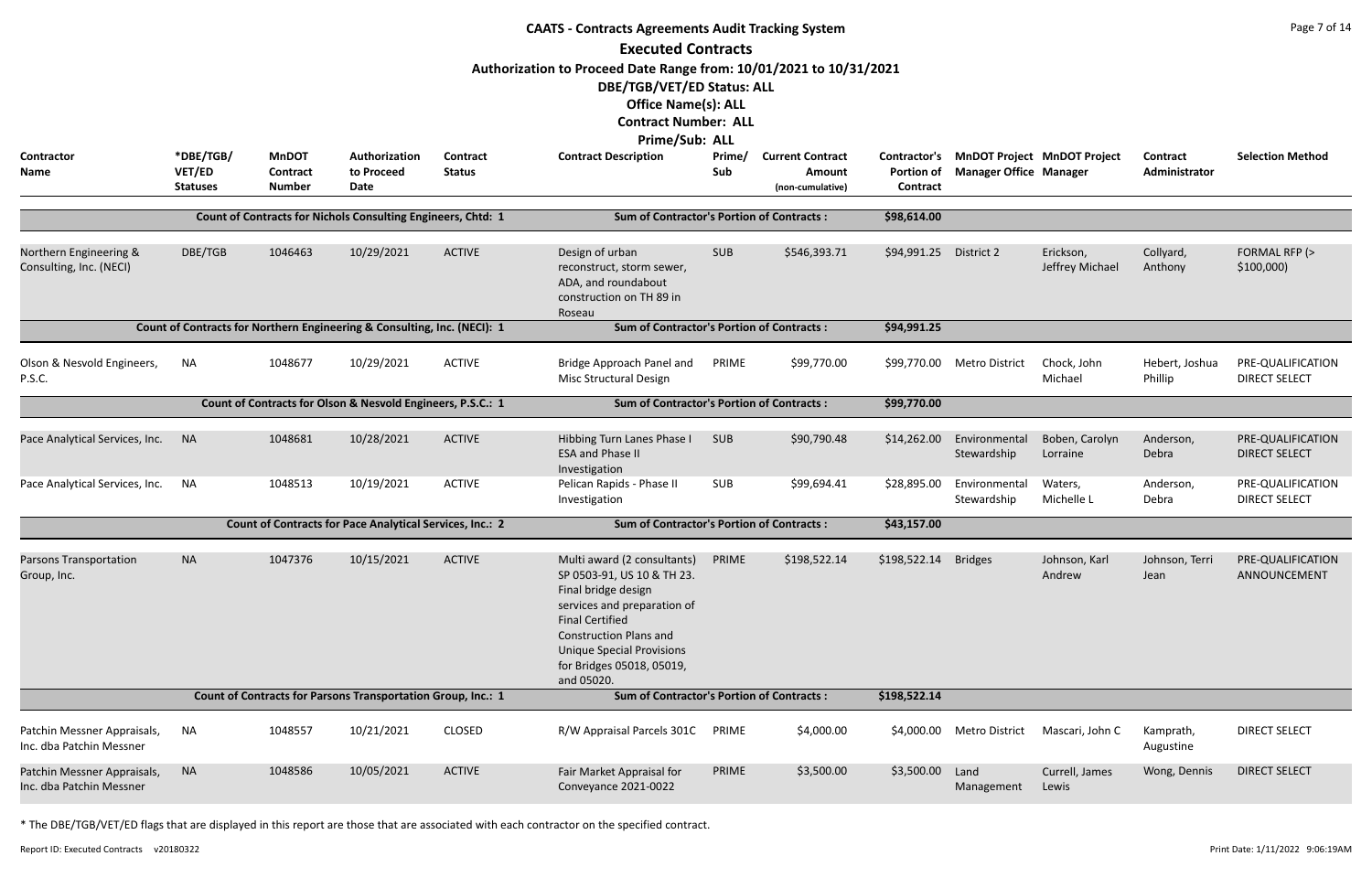|                                                                                       |                     |                          |                                                                                  |                           | <b>CAATS - Contracts Agreements Audit Tracking System</b>          |               |                                   |                                          |                                    |                                    |                                  | Page 8 of 14                              |
|---------------------------------------------------------------------------------------|---------------------|--------------------------|----------------------------------------------------------------------------------|---------------------------|--------------------------------------------------------------------|---------------|-----------------------------------|------------------------------------------|------------------------------------|------------------------------------|----------------------------------|-------------------------------------------|
|                                                                                       |                     |                          |                                                                                  |                           | <b>Executed Contracts</b>                                          |               |                                   |                                          |                                    |                                    |                                  |                                           |
|                                                                                       |                     |                          |                                                                                  |                           | Authorization to Proceed Date Range from: 10/01/2021 to 10/31/2021 |               |                                   |                                          |                                    |                                    |                                  |                                           |
|                                                                                       |                     |                          |                                                                                  |                           | DBE/TGB/VET/ED Status: ALL                                         |               |                                   |                                          |                                    |                                    |                                  |                                           |
|                                                                                       |                     |                          |                                                                                  |                           | <b>Office Name(s): ALL</b>                                         |               |                                   |                                          |                                    |                                    |                                  |                                           |
|                                                                                       |                     |                          |                                                                                  |                           | <b>Contract Number: ALL</b>                                        |               |                                   |                                          |                                    |                                    |                                  |                                           |
|                                                                                       |                     |                          |                                                                                  |                           | Prime/Sub: ALL                                                     |               |                                   |                                          |                                    |                                    |                                  |                                           |
| <b>Contractor</b><br>Name                                                             | *DBE/TGB/<br>VET/ED | <b>MnDOT</b><br>Contract | Authorization<br>to Proceed                                                      | Contract<br><b>Status</b> | <b>Contract Description</b>                                        | Prime/<br>Sub | <b>Current Contract</b><br>Amount | <b>Contractor's</b><br><b>Portion of</b> | <b>Manager Office Manager</b>      | <b>MnDOT Project MnDOT Project</b> | <b>Contract</b><br>Administrator | <b>Selection Method</b>                   |
|                                                                                       | <b>Statuses</b>     | <b>Number</b>            | Date                                                                             |                           |                                                                    |               | (non-cumulative)                  | <b>Contract</b>                          |                                    |                                    |                                  |                                           |
| Count of Contracts for Patchin Messner Appraisals, Inc. dba Patchin Messner Valuation |                     |                          |                                                                                  |                           | <b>Sum of Contractor's Portion of Contracts:</b>                   |               |                                   | \$7,500.00                               |                                    |                                    |                                  |                                           |
|                                                                                       |                     |                          |                                                                                  | <b>Counselors: 2</b>      |                                                                    |               |                                   |                                          |                                    |                                    |                                  |                                           |
| <b>Professional Engineering</b>                                                       | DBE/TGB             | 1048242                  | 10/01/2021                                                                       | <b>ACTIVE</b>             | <b>Small Business</b>                                              | PRIME         | \$49,972.20                       | \$49,972.20                              | Metro District                     | Heinkel, Mindy                     | Hreha, Jodi                      | PRE-QUALIFICATION                         |
| Services, Ltd.                                                                        |                     |                          |                                                                                  |                           | <b>Opportunity Program</b>                                         |               |                                   |                                          |                                    |                                    | <b>Mary Elfering</b>             | <b>DIRECT SELECT</b>                      |
|                                                                                       |                     |                          |                                                                                  |                           | <b>Inspection Contract</b><br>FY22 DS 1                            |               |                                   |                                          |                                    |                                    |                                  |                                           |
|                                                                                       |                     |                          |                                                                                  |                           |                                                                    |               |                                   |                                          |                                    |                                    |                                  |                                           |
|                                                                                       |                     |                          |                                                                                  |                           |                                                                    |               |                                   |                                          |                                    |                                    |                                  |                                           |
| Quantum Spatial, Inc.                                                                 | <b>NA</b>           | 1048543                  | 10/27/2021                                                                       | <b>ACTIVE</b>             | <b>Photogrammetric Services</b>                                    | PRIME         | \$89,650.00                       | \$89,650.00                              | Land<br>Management                 | McLane,<br>Michael Joseph          | Smith, Adam<br>Eric              | PRE-QUALIFICATION<br><b>DIRECT SELECT</b> |
|                                                                                       |                     |                          | Count of Contracts for Quantum Spatial, Inc.: 1                                  |                           | <b>Sum of Contractor's Portion of Contracts:</b>                   |               |                                   | \$89,650.00                              |                                    |                                    |                                  |                                           |
|                                                                                       |                     |                          |                                                                                  |                           |                                                                    |               |                                   |                                          |                                    |                                    |                                  |                                           |
| Radiance Resources, LLC                                                               | NA                  | 1048604                  | 10/14/2021                                                                       | <b>ACTIVE</b>             | Mentor and Sponsor                                                 | PRIME         | \$3,550.00                        | \$3,550.00                               | Equity &                           | Kundan, Gina                       | Peszynski,                       | <b>ANNUAL PLAN</b>                        |
|                                                                                       |                     |                          |                                                                                  |                           | Program Orientation                                                |               |                                   |                                          | Diversity                          | Lynn Kaur                          | Nicole                           | CONTRACT                                  |
|                                                                                       |                     |                          | <b>Count of Contracts for Radiance Resources, LLC: 1</b>                         |                           | <b>Sum of Contractor's Portion of Contracts:</b>                   |               |                                   | \$3,550.00                               |                                    |                                    |                                  |                                           |
| Ramboll US Consulting, Inc.                                                           | <b>NA</b>           | 1048603                  | 10/19/2021                                                                       | <b>ACTIVE</b>             | SP 0119-30 TH 210 Bridges                                          | PRIME         | \$13,670.55                       |                                          | \$13,670.55 Environmental Swanson, |                                    | Anderson,                        | PRE-QUALIFICATION                         |
| fka Ramboll US Corporation                                                            |                     |                          |                                                                                  |                           | 01004 & 01006 Asbestos &                                           |               |                                   |                                          | Stewardship                        | Victoria Ann                       | Debra                            | DIRECT SELECT                             |
|                                                                                       |                     |                          |                                                                                  |                           | <b>Regulated Materials</b><br>Assessment                           |               |                                   |                                          |                                    |                                    |                                  |                                           |
| Ramboll US Consulting, Inc.                                                           | <b>NA</b>           | 1047577                  | 10/15/2021                                                                       | <b>ACTIVE</b>             | <b>HYDROGEOLOGIST TEAM</b>                                         | PRIME         | \$305,900.92                      | \$305,900.92                             | Environmental                      | Boben, Carolyn                     | Anderson,                        | PRE-QUALIFICATION                         |
| fka Ramboll US Corporation                                                            |                     |                          |                                                                                  |                           | <b>TECHNICAL SUPPORT</b>                                           |               |                                   |                                          | Stewardship                        | Lorraine                           | Debra                            | ANNOUNCEMENT                              |
|                                                                                       |                     |                          | Count of Contracts for Ramboll US Consulting, Inc. fka Ramboll US Corporation: 2 |                           | <b>Sum of Contractor's Portion of Contracts:</b>                   |               |                                   | \$319,571.47                             |                                    |                                    |                                  |                                           |
| Range Environmental Drilling VET                                                      |                     | 1048668                  | 10/28/2021                                                                       | <b>ACTIVE</b>             | Baxter Phase I ESA and                                             | <b>SUB</b>    | \$95,517.70                       | \$11,749.00                              | Environmental                      | Berger, John T                     | Anderson,                        | PRE-QUALIFICATION                         |
|                                                                                       |                     |                          |                                                                                  |                           | Phase II Investigation                                             |               |                                   |                                          | Stewardship                        |                                    | Debra                            | <b>DIRECT SELECT</b>                      |
|                                                                                       |                     |                          | <b>Count of Contracts for Range Environmental Drilling: 1</b>                    |                           | <b>Sum of Contractor's Portion of Contracts:</b>                   |               |                                   | \$11,749.00                              |                                    |                                    |                                  |                                           |
| Ronald W. Spencer, a Sole                                                             | NA                  | 1048378                  | 10/05/2021                                                                       | <b>CLOSED</b>             | Research and prepare                                               | PRIME         | \$30,000.00                       | \$30,000.00                              | Land                               | Anderson                           | Johnson,                         | PRE-QUALIFICATION                         |
| Proprietor                                                                            |                     |                          |                                                                                  |                           | approximately 64 titles in                                         |               |                                   |                                          | Management                         | Bultema,                           | Ambur L.                         | <b>DIRECT SELECT</b>                      |
|                                                                                       |                     |                          |                                                                                  |                           | Cass County.                                                       |               |                                   |                                          |                                    |                                    |                                  |                                           |
|                                                                                       |                     |                          | Count of Contracts for Ronald W. Spencer, a Sole Proprietor: 1                   |                           | <b>Sum of Contractor's Portion of Contracts:</b>                   |               |                                   | \$30,000.00                              |                                    |                                    |                                  |                                           |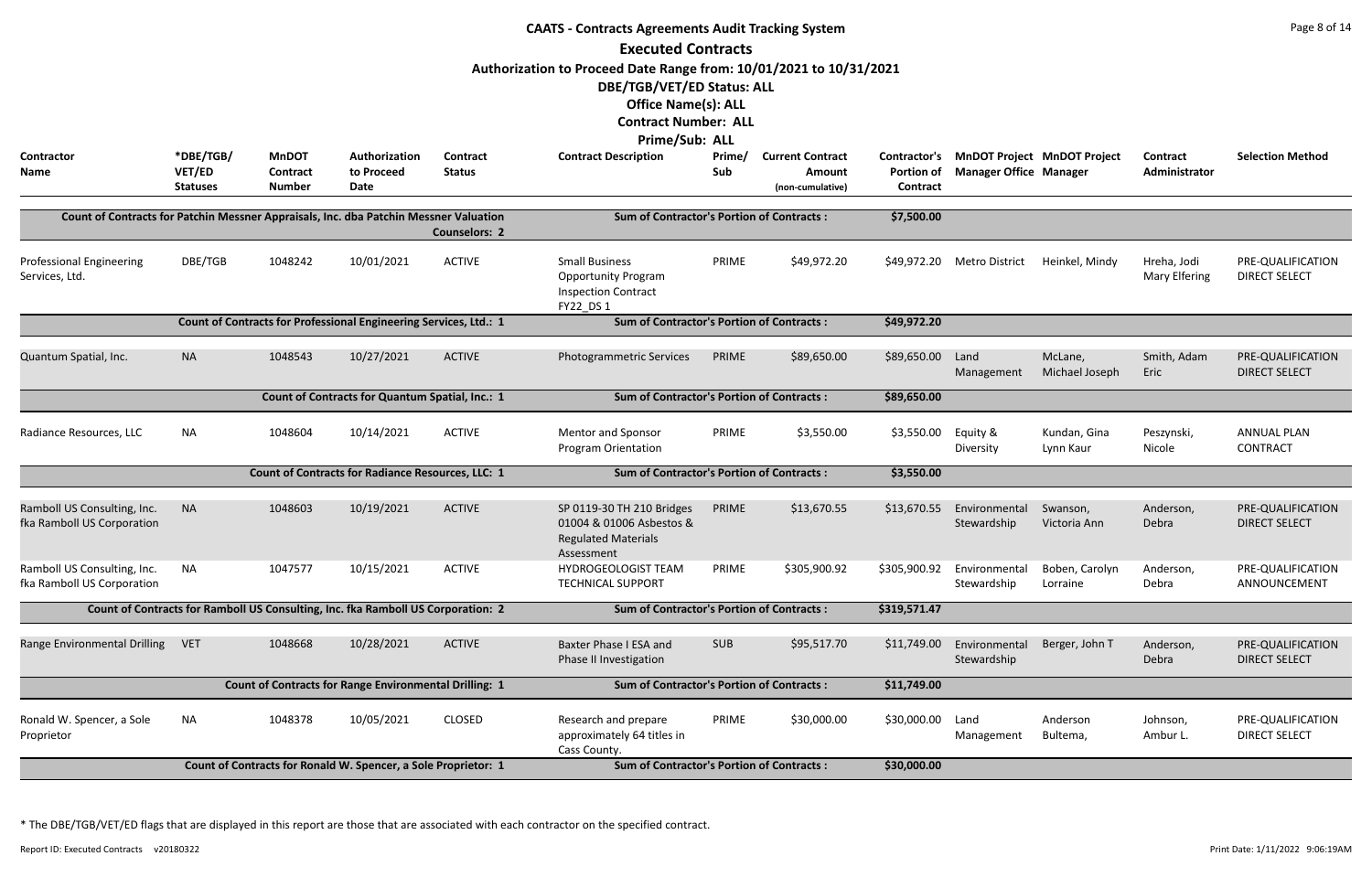|                                    |                                        |                                                           |                                                 |                           | <b>CAATS - Contracts Agreements Audit Tracking System</b>                                                            |               |                                                       |                                               |                                                  |                                    |                           | Page 9 of 14                                |
|------------------------------------|----------------------------------------|-----------------------------------------------------------|-------------------------------------------------|---------------------------|----------------------------------------------------------------------------------------------------------------------|---------------|-------------------------------------------------------|-----------------------------------------------|--------------------------------------------------|------------------------------------|---------------------------|---------------------------------------------|
|                                    |                                        |                                                           |                                                 |                           | <b>Executed Contracts</b>                                                                                            |               |                                                       |                                               |                                                  |                                    |                           |                                             |
|                                    |                                        |                                                           |                                                 |                           | Authorization to Proceed Date Range from: 10/01/2021 to 10/31/2021<br>DBE/TGB/VET/ED Status: ALL                     |               |                                                       |                                               |                                                  |                                    |                           |                                             |
|                                    |                                        |                                                           |                                                 |                           | <b>Office Name(s): ALL</b>                                                                                           |               |                                                       |                                               |                                                  |                                    |                           |                                             |
|                                    |                                        |                                                           |                                                 |                           | <b>Contract Number: ALL</b>                                                                                          |               |                                                       |                                               |                                                  |                                    |                           |                                             |
|                                    |                                        |                                                           |                                                 |                           | Prime/Sub: ALL                                                                                                       |               |                                                       |                                               |                                                  |                                    |                           |                                             |
| Contractor<br>Name                 | *DBE/TGB/<br>VET/ED<br><b>Statuses</b> | <b>MnDOT</b><br>Contract<br><b>Number</b>                 | Authorization<br>to Proceed<br>Date             | Contract<br><b>Status</b> | <b>Contract Description</b>                                                                                          | Prime/<br>Sub | <b>Current Contract</b><br>Amount<br>(non-cumulative) | Contractor's<br><b>Portion of</b><br>Contract | <b>Manager Office Manager</b>                    | <b>MnDOT Project MnDOT Project</b> | Contract<br>Administrator | <b>Selection Method</b>                     |
| Sambatek, Inc.                     | DBE/TGB                                | 1035062W04                                                | 10/06/2021                                      | <b>ACTIVE</b>             | Preliminary Design for<br>State Project (SP) 3403-78                                                                 | PRIME         | \$422,083.81                                          | \$258,322.47                                  | District 8                                       | DeSchepper,<br>Phillip A           | Arneson, Kelly<br>A       | <b>MASTER CONTRACT</b><br><b>WORK ORDER</b> |
|                                    |                                        |                                                           | <b>Count of Contracts for Sambatek, Inc.: 1</b> |                           | <b>Sum of Contractor's Portion of Contracts:</b>                                                                     |               |                                                       | \$258,322.47                                  |                                                  |                                    |                           |                                             |
| Shepherd Data Services, Inc.       | NA                                     | 1047934                                                   | 10/20/2021                                      | <b>ACTIVE</b>             | OLM Scanning of New<br>Parcel Files                                                                                  | PRIME         | \$40,000.00                                           | \$40,000.00                                   | Land<br>Management                               | Jacobson,<br><b>Bridget Louise</b> | Wong, Dennis              | PRE-QUALIFICATION<br><b>DIRECT SELECT</b>   |
| Shepherd Data Services, Inc.       | <b>NA</b>                              | 1047933                                                   | 10/19/2021                                      | <b>ACTIVE</b>             | <b>OLM Scanning of Historic</b><br><b>Parcel Files</b>                                                               | PRIME         | \$99,600.00                                           | \$99,600.00                                   | Land<br>Management                               | Short, Molly<br><b>CM</b>          | Wong, Dennis              | PRE-QUALIFICATION<br><b>DIRECT SELECT</b>   |
|                                    |                                        | Count of Contracts for Shepherd Data Services, Inc.: 2    |                                                 |                           | <b>Sum of Contractor's Portion of Contracts:</b>                                                                     |               |                                                       | \$139,600.00                                  |                                                  |                                    |                           |                                             |
| Short Elliott Hendrickson, Inc. NA |                                        | 1048346                                                   | 10/27/2021                                      | <b>ACTIVE</b>             | <b>Local Transportation</b><br><b>Service Coordination Plan</b><br>- Public Engagement,<br>Information Gathering and | PRIME         | \$52,381.73                                           | \$52,381.73                                   | District 6                                       | Lukes, Heather<br>Ann              | Duran, Ashley<br>Marie    | PRE-QUALIFICATION<br><b>DIRECT SELECT</b>   |
| Short Elliott Hendrickson, Inc. NA |                                        | 1047784                                                   | 10/25/2021                                      | <b>ACTIVE</b>             | Analysis<br>Hydraulic Analysis, Bridges<br>8298, 8299, 8300, 8301, 830                                               | PRIME         | \$32,001.38                                           | \$32,001.38                                   | <b>Bridges</b>                                   | Woldeamlak,<br>Solomon             | Johnson, Terri<br>Jean    | PRE-QUALIFICATION<br><b>DIRECT SELECT</b>   |
| Short Elliott Hendrickson, Inc. NA |                                        | 1048513                                                   | 10/19/2021                                      | <b>ACTIVE</b>             | Pelican Rapids - Phase II<br>Investigation                                                                           | PRIME         | \$99,694.41                                           |                                               | \$37,824.41 Environmental Waters,<br>Stewardship | Michelle L                         | Anderson,<br>Debra        | PRE-QUALIFICATION<br><b>DIRECT SELECT</b>   |
| Short Elliott Hendrickson, Inc. NA |                                        | 1035063W05 10/19/2021                                     |                                                 | <b>ACTIVE</b>             | Sign Replacement on TH 53                                                                                            | PRIME         | \$783,636.27                                          | \$432,015.17                                  | District 1                                       | Lawien,<br>Christian               | Arneson, Kelly<br>A       | <b>MASTER CONTRACT</b><br><b>WORK ORDER</b> |
| Short Elliott Hendrickson, Inc. NA |                                        | 1048536                                                   | 10/18/2021                                      | <b>ACTIVE</b>             | 35W Downtown to<br><b>Crosstown Landscaping</b><br>Inspection                                                        | PRIME         | \$99,991.71                                           |                                               | \$99,991.71 Metro District                       | Nelson,<br>Timothy M               | Hebert, Joshua<br>Phillip | PRE-QUALIFICATION<br><b>DIRECT SELECT</b>   |
| Short Elliott Hendrickson, Inc. NA |                                        | 1048033                                                   | 10/18/2021                                      | <b>ACTIVE</b>             | Joint Powers Agreement<br>with City of Henderson                                                                     | <b>SUB</b>    | \$353,162.39                                          | \$335,253.19                                  | District 7                                       | Young,<br>Matthew                  | Museus, Susan             | <b>JOINT POWER</b>                          |
|                                    |                                        | Count of Contracts for Short Elliott Hendrickson, Inc.: 6 |                                                 |                           | <b>Sum of Contractor's Portion of Contracts:</b>                                                                     |               |                                                       | \$989,467.59                                  |                                                  |                                    |                           |                                             |
| SML Appraisals, Inc.               | DBE/TGB                                | 1048605                                                   | 10/22/2021                                      | <b>ACTIVE</b>             | Twin Ports Appraisal<br>Reports                                                                                      | PRIME         | \$36,000.00                                           | \$36,000.00 District 1                        |                                                  | Hinzmann Jr,<br>John Joseph        | Oswald, Steven<br>Carl    | PRE-QUALIFICATION<br><b>DIRECT SELECT</b>   |
|                                    |                                        |                                                           | Count of Contracts for SML Appraisals, Inc.: 1  |                           | <b>Sum of Contractor's Portion of Contracts:</b>                                                                     |               |                                                       | \$36,000.00                                   |                                                  |                                    |                           |                                             |

Report ID: Executed Contracts v20180322 9:06:19AM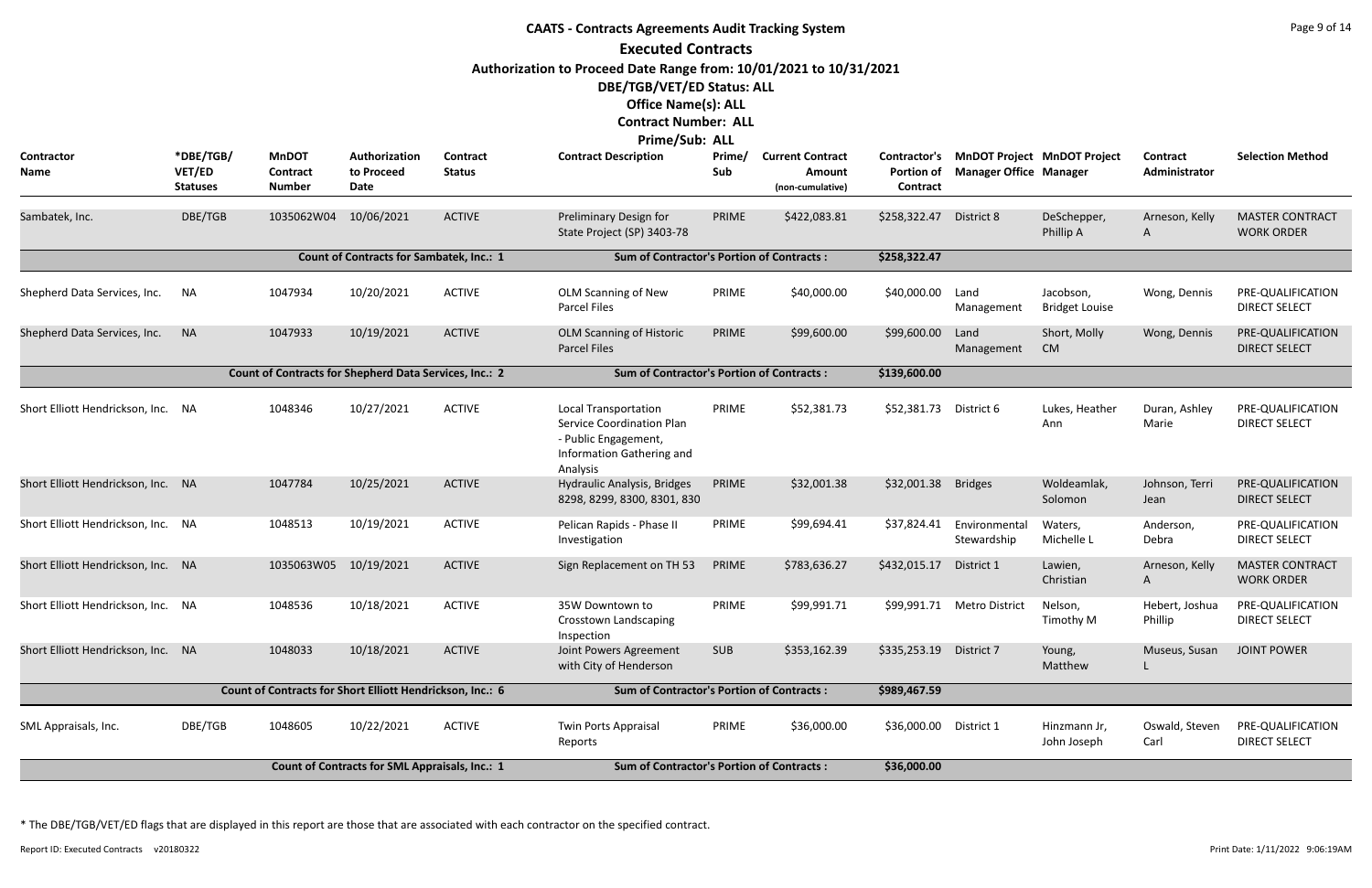# **CAATS - Contracts Agreements Audit Tracking System Executed Contracts Authorization to Proceed Date Range from: 10/01/2021 to 10/31/2021 DBE/TGB/VET/ED Status: ALL Office Name(s): ALL Contract Number: ALL Prime/Sub: ALL**

| Contractor<br><b>Name</b>                                     | *DBE/TGB/<br>VET/ED<br><b>Statuses</b> | <b>MnDOT</b><br><b>Contract</b><br><b>Number</b>                          | Authorization<br>to Proceed<br><b>Date</b> | <b>Contract</b><br><b>Status</b> | <b>FILLIC/JUD. ALL</b><br><b>Contract Description</b>                                                                               | Prime/<br>Sub | <b>Current Contract</b><br><b>Amount</b><br>(non-cumulative) | Contractor's<br><b>Portion of</b><br>Contract | <b>MnDOT Project MnDOT Project</b><br><b>Manager Office Manager</b> |                            | Contract<br>Administrator | <b>Selection Method</b>                     |
|---------------------------------------------------------------|----------------------------------------|---------------------------------------------------------------------------|--------------------------------------------|----------------------------------|-------------------------------------------------------------------------------------------------------------------------------------|---------------|--------------------------------------------------------------|-----------------------------------------------|---------------------------------------------------------------------|----------------------------|---------------------------|---------------------------------------------|
| SRF Consulting Group, Inc.                                    | <b>NA</b>                              | 1047337                                                                   | 10/29/2021                                 | <b>ACTIVE</b>                    | TH 10/75 11th Street<br><b>Underpass Project</b><br><b>Engineers Estimating</b><br>Services                                         | PRIME         | \$532,011.06                                                 | \$381,574.84                                  | Project<br>Management<br>and Technical<br>Support                   | Sannes, Nancy<br>Anne      | Arneson, Kelly<br>A       | FORMAL RFP (><br>\$100,000                  |
| SRF Consulting Group, Inc.                                    | <b>NA</b>                              | 1035062W04                                                                | 10/06/2021                                 | <b>ACTIVE</b>                    | Preliminary Design for<br>State Project (SP) 3403-78                                                                                | <b>SUB</b>    | \$422,083.81                                                 | \$109,319.89                                  | District 8                                                          | DeSchepper,<br>Phillip A   | Arneson, Kelly<br>A       | <b>MASTER CONTRACT</b><br><b>WORK ORDER</b> |
| SRF Consulting Group, Inc.                                    | <b>NA</b>                              | 1048369                                                                   | 10/05/2021                                 | <b>ACTIVE</b>                    | Signal Optimization for I-94<br>& I-35E Traffic Diversion                                                                           | PRIME         | \$96,277.95                                                  | \$96,277.95                                   | <b>Metro District</b>                                               | Schwartz,<br>Kevin W       | Traxler,<br>Leonard A     | PRE-QUALIFICATION<br><b>DIRECT SELECT</b>   |
| SRF Consulting Group, Inc.                                    | NA                                     | 1047702                                                                   | 10/04/2021                                 | <b>ACTIVE</b>                    | Final Design, US Hwy 8 in<br>Chisago County                                                                                         | <b>SUB</b>    | \$1,679,420.47                                               | \$1,572,135.47                                | <b>Metro District</b>                                               | Tomasevich,<br>Dmitry      | Traxler,<br>Leonard A     | <b>JOINT POWER</b>                          |
|                                                               |                                        | Count of Contracts for SRF Consulting Group, Inc.: 4                      |                                            |                                  | <b>Sum of Contractor's Portion of Contracts:</b>                                                                                    |               |                                                              | \$2,159,308.15                                |                                                                     |                            |                           |                                             |
| <b>Stevens Drilling &amp;</b><br>Environmental Services, Inc. | <b>NA</b>                              | 1047962                                                                   | 10/22/2021                                 | <b>ACTIVE</b>                    | Regulated Waste Removal,<br>Well Sealing & Subsurface<br>Sewage Treatment System<br>Closure for Building<br><b>Demolition/Moves</b> | <b>SUB</b>    | \$216,500.00                                                 | \$30,000.00                                   | Environmental<br>Stewardship                                        | Swanson,<br>Victoria Ann   | Anderson,<br>Debra        | PRE-QUALIFICATION<br>ANNOUNCEMENT           |
|                                                               |                                        | Count of Contracts for Stevens Drilling & Environmental Services, Inc.: 1 |                                            |                                  | <b>Sum of Contractor's Portion of Contracts:</b>                                                                                    |               |                                                              | \$30,000.00                                   |                                                                     |                            |                           |                                             |
| TestAmerica Laboratories,<br>Inc.                             | <b>NA</b>                              | 1048668                                                                   | 10/28/2021                                 | <b>ACTIVE</b>                    | Baxter Phase I ESA and<br>Phase II Investigation                                                                                    | <b>SUB</b>    | \$95,517.70                                                  | \$21,676.50                                   | Environmental<br>Stewardship                                        | Berger, John T             | Anderson,<br>Debra        | PRE-QUALIFICATION<br><b>DIRECT SELECT</b>   |
|                                                               |                                        | Count of Contracts for TestAmerica Laboratories, Inc.: 1                  |                                            |                                  | <b>Sum of Contractor's Portion of Contracts:</b>                                                                                    |               |                                                              | \$21,676.50                                   |                                                                     |                            |                           |                                             |
| The Collective Thought<br>Limited                             | <b>NA</b>                              | 1048588                                                                   | 10/13/2021                                 | <b>ACTIVE</b>                    | <b>Unmanned Systems Pilot</b><br>Support                                                                                            | PRIME         | \$5,000.00                                                   | \$5,000.00                                    | Aeronautics                                                         | Gagne, Cheri<br>Lynn       | Peszynski,<br>Nicole      | <b>DIRECT SELECT</b>                        |
|                                                               |                                        | <b>Count of Contracts for The Collective Thought Limited: 1</b>           |                                            |                                  | <b>Sum of Contractor's Portion of Contracts:</b>                                                                                    |               |                                                              | \$5,000.00                                    |                                                                     |                            |                           |                                             |
| Thein Well Company,<br>Incorporated                           | <b>NA</b>                              | 1048681                                                                   | 10/28/2021                                 | <b>ACTIVE</b>                    | Hibbing Turn Lanes Phase I<br><b>ESA and Phase II</b><br>Investigation                                                              | SUB           | \$90,790.48                                                  | \$13,991.00                                   | Environmental<br>Stewardship                                        | Boben, Carolyn<br>Lorraine | Anderson,<br>Debra        | PRE-QUALIFICATION<br><b>DIRECT SELECT</b>   |
| Thein Well Company,<br>Incorporated                           | <b>NA</b>                              | 1048513                                                                   | 10/19/2021                                 | <b>ACTIVE</b>                    | Pelican Rapids - Phase II<br>Investigation                                                                                          | SUB           | \$99,694.41                                                  | \$32,975.00                                   | Environmental<br>Stewardship                                        | Waters,<br>Michelle L      | Anderson,<br>Debra        | PRE-QUALIFICATION<br><b>DIRECT SELECT</b>   |
|                                                               |                                        | Count of Contracts for Thein Well Company, Incorporated: 2                |                                            |                                  | <b>Sum of Contractor's Portion of Contracts:</b>                                                                                    |               |                                                              | \$46,966.00                                   |                                                                     |                            |                           |                                             |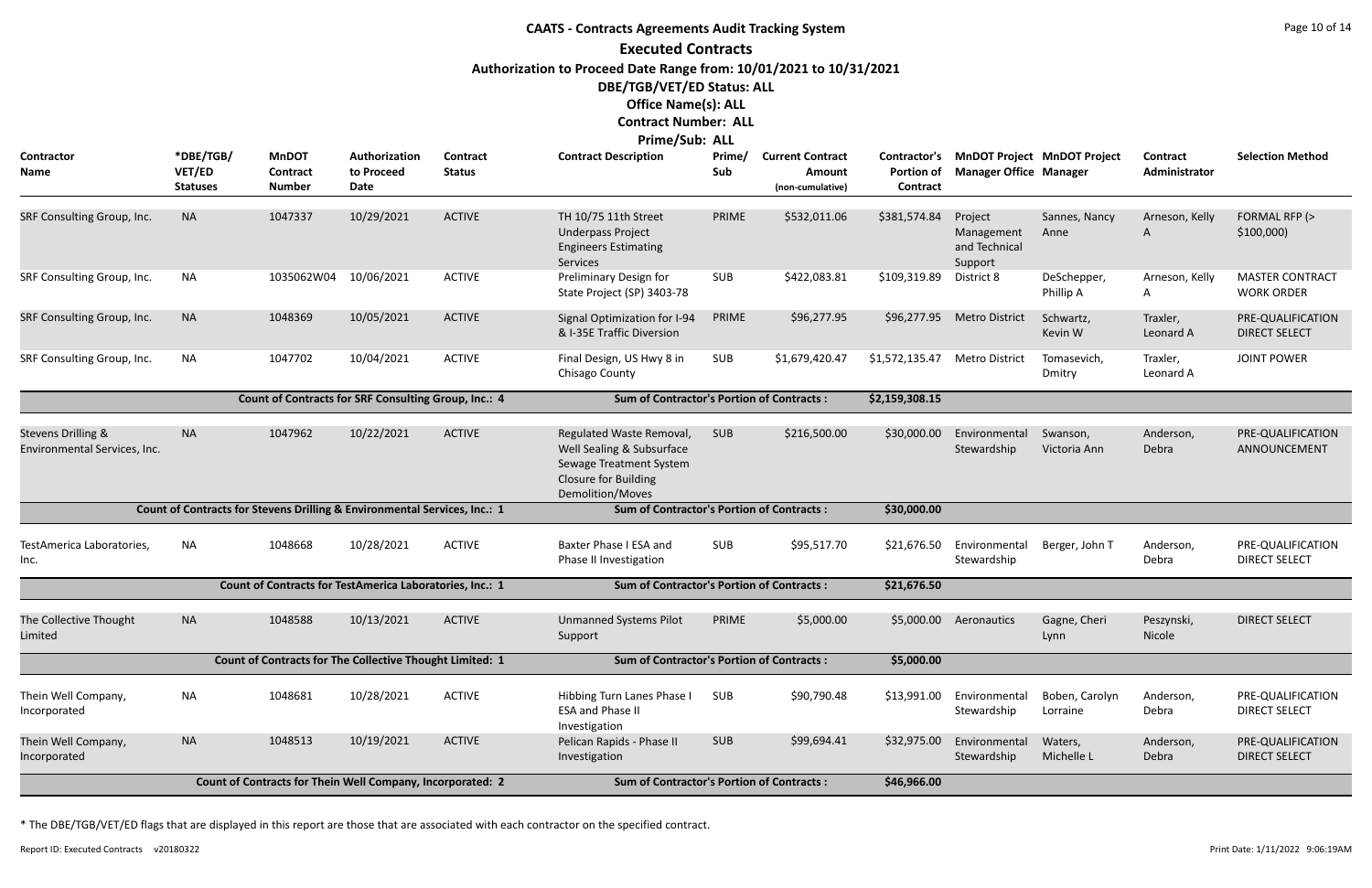# **CAATS - Contracts Agreements Audit Tracking System Executed Contracts Authorization to Proceed Date Range from: 10/01/2021 to 10/31/2021 DBE/TGB/VET/ED Status: ALL Office Name(s): ALL Contract Number: ALL**

**Prime/Sub: ALL**

| Contractor<br><b>Name</b>                                | *DBE/TGB/<br>VET/ED<br><b>Statuses</b> | <b>MnDOT</b><br><b>Contract</b><br><b>Number</b>                             | Authorization<br>to Proceed<br>Date | Contract<br><b>Status</b> | <b>Contract Description</b>                                                                                                                                                      | Prime/<br>Sub | <b>Current Contract</b><br>Amount<br>(non-cumulative) | Contractor's<br>Portion of<br>Contract | <b>Manager Office Manager</b> | <b>MnDOT Project MnDOT Project</b> | Contract<br>Administrator | <b>Selection Method</b>                       |
|----------------------------------------------------------|----------------------------------------|------------------------------------------------------------------------------|-------------------------------------|---------------------------|----------------------------------------------------------------------------------------------------------------------------------------------------------------------------------|---------------|-------------------------------------------------------|----------------------------------------|-------------------------------|------------------------------------|---------------------------|-----------------------------------------------|
| Toltz, King, Duvall, Anderson<br>and Associates, Inc.    | <b>NA</b>                              | 1048549                                                                      | 10/19/2021                          | <b>ACTIVE</b>             | Hwy 5 Areaways                                                                                                                                                                   | PRIME         | \$98,600.19                                           | \$98,600.19                            | Environmental<br>Stewardship  | Jacobson, Nani                     | Anderson,<br>Debra        | <b>CERTIFIED LIST</b><br><b>DIRECT SELECT</b> |
| Toltz, King, Duvall, Anderson<br>and Associates, Inc.    | <b>NA</b>                              | 1035063W05                                                                   | 10/19/2021                          | <b>ACTIVE</b>             | Sign Replacement on TH 53                                                                                                                                                        | <b>SUB</b>    | \$783,636.27                                          | \$304,691.66                           | District 1                    | Lawien,<br>Christian               | Arneson, Kelly<br>A       | <b>MASTER CONTRACT</b><br><b>WORK ORDER</b>   |
| Toltz, King, Duvall, Anderson<br>and Associates, Inc.    | <b>NA</b>                              | 1035065W04                                                                   | 10/14/2021                          | <b>ACTIVE</b>             | 5th Ave Bridge Planning<br>Study                                                                                                                                                 | PRIME         | \$199,997.88                                          | \$148,597.88                           | District 1                    | Kerfeld,<br>Douglas John           | Arneson, Kelly<br>A       | <b>MASTER CONTRACT</b><br><b>WORK ORDER</b>   |
| Toltz, King, Duvall, Anderson<br>and Associates, Inc.    | <b>NA</b>                              | 1046834                                                                      | 10/14/2021                          | <b>ACTIVE</b>             | Hydraulic Design and<br><b>Review Team</b>                                                                                                                                       | PRIME         | \$99,549.50                                           | \$99,549.50                            | District 8                    | Kinuthia, Isaac<br>G               | Weller, Derek<br>Randall  | PRE-QUALIFICATION<br><b>DIRECT SELECT</b>     |
|                                                          |                                        | Count of Contracts for Toltz, King, Duvall, Anderson and Associates, Inc.: 4 |                                     |                           | <b>Sum of Contractor's Portion of Contracts:</b>                                                                                                                                 |               |                                                       | \$651,439.23                           |                               |                                    |                           |                                               |
| Toole Design Group, LLC                                  | NA.                                    | 1047862                                                                      | 10/05/2021                          | <b>ACTIVE</b>             | Contract to gather data and<br>develop purpose and need<br>statement for investigating<br>viability of bicycle and<br>pedestrian facilities for<br><b>Blatnik Bridge Project</b> | PRIME         | \$63,616.21                                           | \$63,616.21 District 1                 |                               | Anderson,<br><b>Bryan Paul</b>     | Oswald, Steven<br>Carl    | PRE-QUALIFICATION<br><b>DIRECT SELECT</b>     |
|                                                          |                                        | Count of Contracts for Toole Design Group, LLC: 1                            |                                     |                           | <b>Sum of Contractor's Portion of Contracts:</b>                                                                                                                                 |               |                                                       | \$63,616.21                            |                               |                                    |                           |                                               |
| Two Pines Resource Group,<br><b>LLC</b>                  | <b>NA</b>                              | 1048332                                                                      | 10/14/2021                          | <b>ACTIVE</b>             | MnDOT Right of Way<br><b>Survey Methodology</b>                                                                                                                                  | PRIME         | \$75,040.00                                           | \$75,040.00                            | Environmental<br>Stewardship  | Kurth, Andrew<br>Henry             | Wong, Dennis              | PRE-QUALIFICATION<br><b>DIRECT SELECT</b>     |
|                                                          |                                        | Count of Contracts for Two Pines Resource Group, LLC: 1                      |                                     |                           | <b>Sum of Contractor's Portion of Contracts:</b>                                                                                                                                 |               |                                                       | \$75,040.00                            |                               |                                    |                           |                                               |
| University of Minnesota                                  | NA                                     | 1036342W32 10/12/2021                                                        |                                     | <b>ACTIVE</b>             | 2022 & 2023 Toward Zero<br><b>Deaths Conference</b>                                                                                                                              | PRIME         | \$519,035.00                                          | \$519,035.00                           | Traffic<br>Engineering        | Hernandez,<br>Kristine J           | Brand, Melissa<br>Marie   | <b>MASTER CONTRACT</b><br><b>WORK ORDER</b>   |
| <b>Count of Contracts for University of Minnesota: 1</b> |                                        |                                                                              |                                     |                           | <b>Sum of Contractor's Portion of Contracts:</b>                                                                                                                                 |               |                                                       | \$519,035.00                           |                               |                                    |                           |                                               |
| Vault Medical Services, PA                               | <b>NA</b>                              | 1048696                                                                      | 10/22/2021                          | <b>EXPIRED</b>            | COVID-19 Test Kits #4<br>(Hybrid; Bulk UPS Return<br>and Self-Managed On-Site,<br><b>Bulk UPS Return and</b><br>At-Home; Individual UPS<br>Return)                               | PRIME         | \$145,421.83                                          |                                        | \$145,421.83 Maintenance      | Falgren, Jed A                     | Brand, Melissa<br>Marie   | <b>OTHER AGENCY</b><br><b>WORK ORDER</b>      |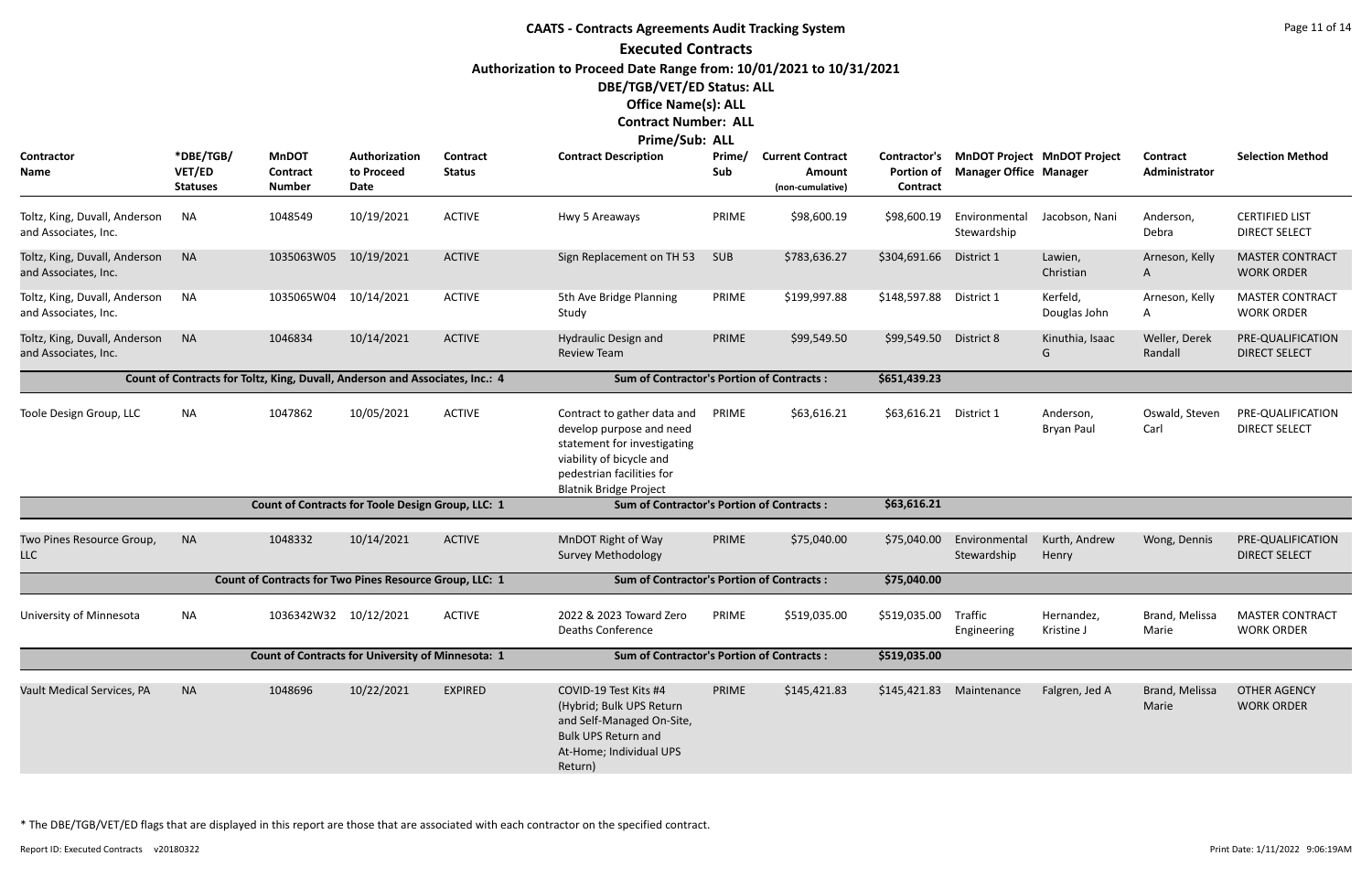|                                            | <b>CAATS - Contracts Agreements Audit Tracking System</b> |                                           |                                                                   |                                  |                                                                                                           |               |                                                       |                               |                               |                                          |                           |                                            |  |  |
|--------------------------------------------|-----------------------------------------------------------|-------------------------------------------|-------------------------------------------------------------------|----------------------------------|-----------------------------------------------------------------------------------------------------------|---------------|-------------------------------------------------------|-------------------------------|-------------------------------|------------------------------------------|---------------------------|--------------------------------------------|--|--|
|                                            |                                                           |                                           |                                                                   |                                  | <b>Executed Contracts</b>                                                                                 |               |                                                       |                               |                               |                                          |                           |                                            |  |  |
|                                            |                                                           |                                           |                                                                   |                                  | Authorization to Proceed Date Range from: 10/01/2021 to 10/31/2021                                        |               |                                                       |                               |                               |                                          |                           |                                            |  |  |
|                                            |                                                           |                                           |                                                                   |                                  | DBE/TGB/VET/ED Status: ALL                                                                                |               |                                                       |                               |                               |                                          |                           |                                            |  |  |
|                                            |                                                           |                                           |                                                                   |                                  | <b>Office Name(s): ALL</b>                                                                                |               |                                                       |                               |                               |                                          |                           |                                            |  |  |
|                                            |                                                           |                                           |                                                                   |                                  | <b>Contract Number: ALL</b>                                                                               |               |                                                       |                               |                               |                                          |                           |                                            |  |  |
|                                            |                                                           |                                           |                                                                   |                                  | <b>Prime/Sub: ALL</b>                                                                                     |               |                                                       |                               |                               |                                          |                           |                                            |  |  |
| <b>Contractor</b><br>Name                  | *DBE/TGB/<br>VET/ED<br><b>Statuses</b>                    | <b>MnDOT</b><br>Contract<br><b>Number</b> | Authorization<br>to Proceed<br>Date                               | <b>Contract</b><br><b>Status</b> | <b>Contract Description</b>                                                                               | Prime/<br>Sub | <b>Current Contract</b><br>Amount<br>(non-cumulative) | <b>Portion of</b><br>Contract | <b>Manager Office Manager</b> | Contractor's MnDOT Project MnDOT Project | Contract<br>Administrator | <b>Selection Method</b>                    |  |  |
| Vault Medical Services, PA                 | NA                                                        | 1048607                                   | 10/01/2021                                                        | <b>CLOSED</b>                    | COVID-19 Test Kits #3<br>(At-Home; Individual UPS<br>Return)                                              | PRIME         | \$12,138.00                                           | \$12,138.00                   | Maintenance                   | Falgren, Jed A                           | Brand, Melissa<br>Marie   | <b>OTHER AGENCY</b><br><b>WORK ORDER</b>   |  |  |
|                                            |                                                           |                                           | <b>Count of Contracts for Vault Medical Services, PA: 2</b>       |                                  | <b>Sum of Contractor's Portion of Contracts:</b>                                                          |               |                                                       | \$157,559.83                  |                               |                                          |                           |                                            |  |  |
|                                            |                                                           |                                           |                                                                   | <b>ACTIVE</b>                    |                                                                                                           |               |                                                       |                               |                               |                                          |                           |                                            |  |  |
| Warfield Appraisal Group, LLC NA           |                                                           | 1048213                                   | 10/25/2021                                                        |                                  | Right of Way Appraisals for<br><b>Highway Projects</b><br>Development in District 6                       | PRIME         | \$100,000.00                                          | \$100,000.00                  | District 6                    | Veronen, Brian<br>M                      | Sayeweh,<br>Prentiss      | PRE-QUALIFICATION<br><b>DIRECT SELECT</b>  |  |  |
|                                            |                                                           |                                           | Count of Contracts for Warfield Appraisal Group, LLC: 1           |                                  | <b>Sum of Contractor's Portion of Contracts:</b>                                                          |               |                                                       | \$100,000.00                  |                               |                                          |                           |                                            |  |  |
| Wenrich PD Construction, LLC DBE/TGB       |                                                           | 1048578                                   | 10/14/2021                                                        | <b>ACTIVE</b>                    | <b>Small Business</b><br><b>Opportunity Program</b><br><b>Inspection Contract</b><br><b>FY22 DS4</b>      | PRIME         | \$24,972.00                                           |                               | \$24,972.00 Metro District    | Haavisto,<br><b>Richard G</b>            | Hebert, Joshua<br>Phillip | <b>EQUITY DIRECT</b><br>SELECT (<\$25,000) |  |  |
|                                            |                                                           |                                           | Count of Contracts for Wenrich PD Construction, LLC: 1            |                                  | <b>Sum of Contractor's Portion of Contracts:</b>                                                          |               |                                                       | \$24,972.00                   |                               |                                          |                           |                                            |  |  |
| Wex Companies, Inc. dba<br>Septic Check    | <b>NA</b>                                                 | 1048522                                   | 10/19/2021                                                        | <b>ACTIVE</b>                    | Septic System Design -<br><b>Adrian Westbound Rest</b><br>Area                                            | PRIME         | \$5,000.00                                            | \$5,000.00                    | Maintenance                   | Reider, Neile<br>John                    | Anderson,<br>Debra        | <b>DIRECT SELECT</b>                       |  |  |
|                                            |                                                           |                                           | Count of Contracts for Wex Companies, Inc. dba Septic Check: 1    |                                  | <b>Sum of Contractor's Portion of Contracts:</b>                                                          |               |                                                       | \$5,000.00                    |                               |                                          |                           |                                            |  |  |
| Widseth Smith Nolting &<br>Associates Inc. | NA                                                        | 1048580                                   | 10/14/2021                                                        | <b>ACTIVE</b>                    | ADA Design (Tier 1 Mn<br>Best2)                                                                           | SUB           | \$24,954.08                                           | \$14,261.28                   | <b>Metro District</b>         | Olson, Tracy<br>Marilyn                  | Traxler,<br>Leonard A     | <b>EQUITY DIRECT</b><br>SELECT (<\$25,000) |  |  |
|                                            |                                                           |                                           | Count of Contracts for Widseth Smith Nolting & Associates Inc.: 1 |                                  | <b>Sum of Contractor's Portion of Contracts:</b>                                                          |               |                                                       | \$14,261.28                   |                               |                                          |                           |                                            |  |  |
| WSB & Associates, Inc.                     | <b>NA</b>                                                 | 1046463                                   | 10/29/2021                                                        | <b>ACTIVE</b>                    | Design of urban<br>reconstruct, storm sewer,<br>ADA, and roundabout<br>construction on TH 89 in<br>Roseau | SUB           | \$546,393.71                                          | \$108,217.26 District 2       |                               | Erickson,<br>Jeffrey Michael             | Collyard,<br>Anthony      | FORMAL RFP (><br>\$100,000                 |  |  |
| WSB & Associates, Inc.                     | <b>NA</b>                                                 | 1048619                                   | 10/21/2021                                                        | <b>ACTIVE</b>                    | Windom WQ SOGN<br>Asbestos & Regulated<br>Waste Assessment for<br><b>Building Renovation</b>              | PRIME         | \$3,711.31                                            | \$3,711.31                    | Environmental<br>Stewardship  | Klein,<br>Jacqueline                     | Anderson,<br>Debra        | PRE-QUALIFICATION<br><b>DIRECT SELECT</b>  |  |  |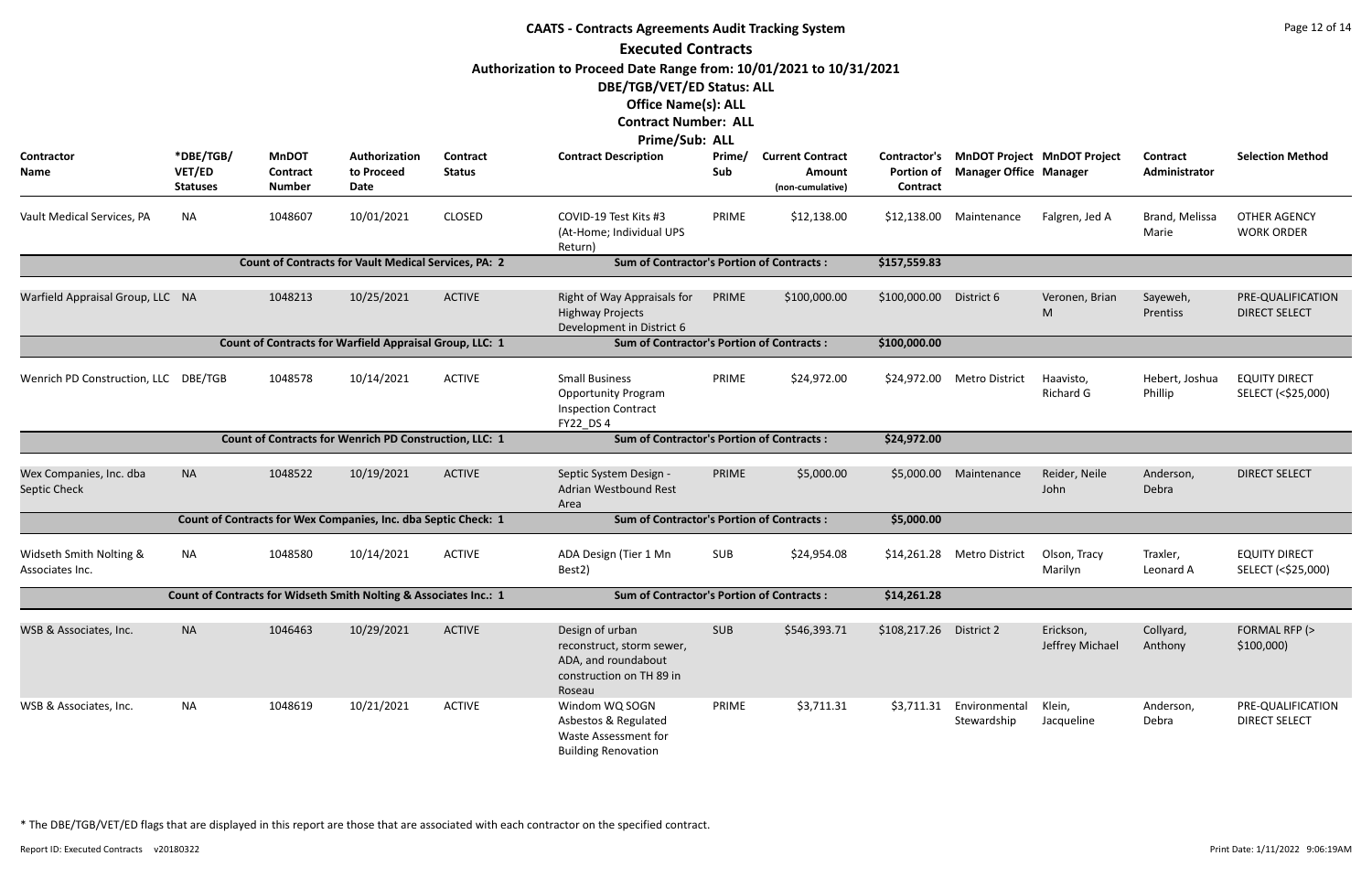**Contractor Name**

#### **CAATS - Contracts Agreements Audit Tracking System Executed Contracts Authorization to Proceed Date Range from: 10/01/2021 to 10/31/2021 DBE/TGB/VET/ED Status: ALL Office Name(s): ALL Contract Number: ALL Prime/Sub: ALL \*DBE/TGB/ VET/ED Statuses Authorization to Proceed Date MnDOT Contract Number Prime/ Sub Contract Description Prime/ Current Contract Portion of Manager Office Contract Amount (non-cumulative) Contract Status** WSB & Associates, Inc. NA 1048618 Winona TS SOGN Asbestos PRIME 10/21/2021 \$3,688.91 Klein, & Regulated Waste Assessment for Building Renovation \$3,688.91 Environment Stewardshi ACTIVE WSB & Associates, Inc. NA 1048648 Clean Fuel Standard: PRIME Engagement Project Management 10/07/2021 ACTIVE Clean Fuel Standard: PRIME \$24,879.51 \$24,879.51 Sustainability Sexton, & Public He ACTIVE WSB & Associates, Inc. NA 1048381 TPI Right of Way PRIME Acquisition (US 53 and I 535) 10/05/2021 ACTIVE TPI Right of Way PRIME \$96,487.65 \$96,487.65 District 1 Hinzmann Jr, Oswald, Steven PRE-QUALIFICATION ACTIVE **Count of Contracts for WSB & Associates, Inc.: 5 Sum of Contractor's Portion of Contracts : \$236,984.64**

| Authorization<br>to Proceed<br>Date | <b>Contract</b><br><b>Status</b> | <b>Contract Description</b>                                                                  | Prime/<br>Sub | <b>Current Contract</b><br><b>Amount</b><br>(non-cumulative) | <b>Contractor's</b><br><b>Portion of</b><br><b>Contract</b> | <b>Manager Office Manager</b>     | <b>MnDOT Project MnDOT Project</b> | <b>Contract</b><br>Administrator | <b>Selection Method</b>                   |
|-------------------------------------|----------------------------------|----------------------------------------------------------------------------------------------|---------------|--------------------------------------------------------------|-------------------------------------------------------------|-----------------------------------|------------------------------------|----------------------------------|-------------------------------------------|
|                                     |                                  |                                                                                              |               |                                                              |                                                             |                                   |                                    |                                  |                                           |
| 10/21/2021                          | <b>ACTIVE</b>                    | Winona TS SOGN Asbestos<br>& Regulated Waste<br><b>Assessment for Building</b><br>Renovation | <b>PRIME</b>  | \$3,688.91                                                   | \$3,688.91                                                  | Environmental<br>Stewardship      | Klein,<br>Jacqueline               | Anderson,<br>Debra               | PRE-QUALIFICATION<br><b>DIRECT SELECT</b> |
| 10/07/2021                          | <b>ACTIVE</b>                    | Clean Fuel Standard:<br><b>Engagement Project</b><br>Management                              | <b>PRIME</b>  | \$24,879.51                                                  | \$24,879.51                                                 | Sustainability<br>& Public Health | Sexton,<br>Timothy                 | Duran, Ashley<br>Marie           | PRE-QUALIFICATION<br>DIRECT SELECT        |
| 10/05/2021                          | <b>ACTIVE</b>                    | TPI Right of Way<br>Acquisition (US 53 and I<br>535)                                         | PRIME         | \$96,487.65                                                  | \$96,487.65                                                 | District 1                        | Hinzmann Jr,<br>John Joseph        | Oswald, Steven<br>Carl           | PRE-QUALIFICATION<br><b>DIRECT SELECT</b> |
| s for WSB & Associates, Inc.: 5     |                                  | <b>Sum of Contractor's Portion of Contracts:</b>                                             |               |                                                              | \$236,984.64                                                |                                   |                                    |                                  |                                           |
| 10/01/2021                          | <b>ACTIVE</b>                    | <b>Complete Streets Modal</b><br>Hierarchy Tool                                              | <b>PRIME</b>  | \$39,888.60                                                  | \$39,888.60                                                 | Sustainability<br>& Public Health | Tupper, Nissa                      | Peszynski,<br>Nicole             | PRE-QUALIFICATION<br><b>DIRECT SELECT</b> |
| ies, Inc. dba Zan Associates: 1     |                                  | <b>Sum of Contractor's Portion of Contracts:</b>                                             |               |                                                              | \$39,888.60                                                 |                                   |                                    |                                  |                                           |

Z Companies, Inc. dba Zan

Associates

**Count of Contracts for Z Companies, Inc. dba Zan Associates: 1 Sum of Contractor's Portion of Contracts : \$39,888.60**

DBE/TGB 1048341 10/01/2021 ACTIVE Complete Streets Modal PRIME